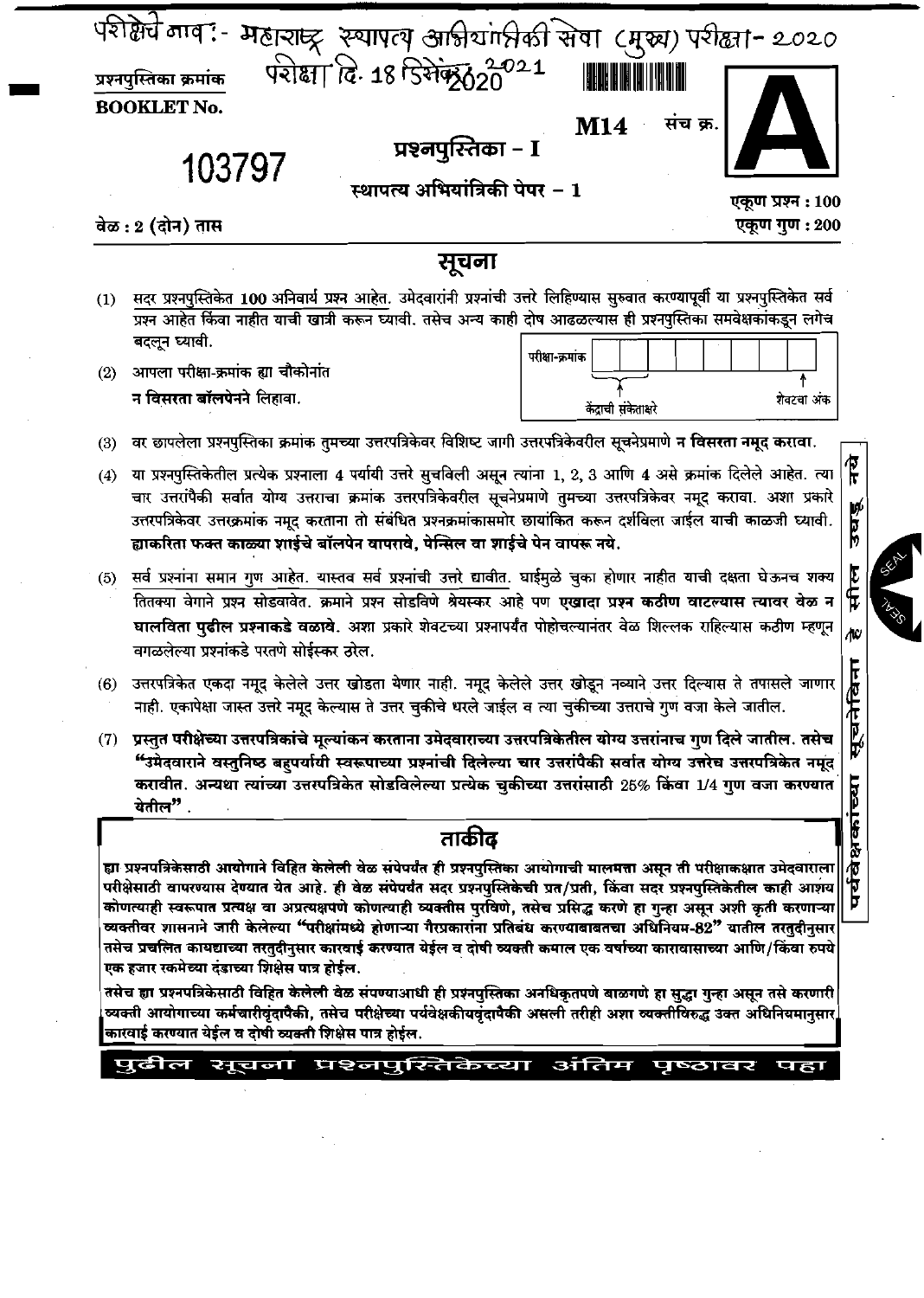## **कच्च्या कामासाठी जागा/SPACE FOR ROUGH WORK**

 $\overline{\phantom{a}}$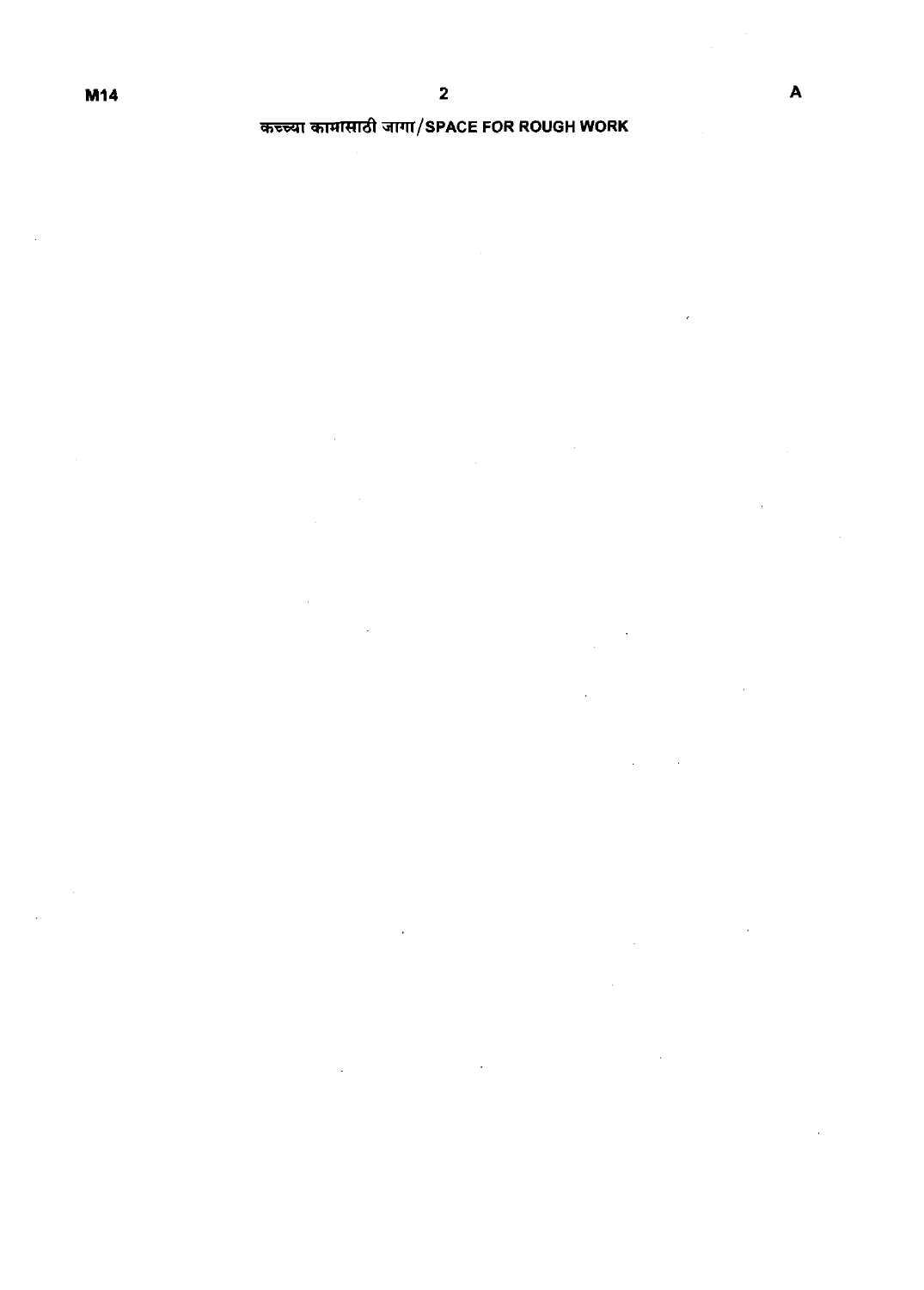**1.** The kinematic indeterminacy of the following beam after imposing the boundary conditions is



**2.** A fxed beam **AB,** of constant EI, shown in figure below, supports a concentrated load of 10 KN. What is the fixed end-moment  $M_{\text{FAB}}$  at support A ?



Sinking of an intermediate support of a continuous beam

- (i) Reduces the negative moment at support.<br>(ii) Increases the negative moment at support
- Increases the negative moment at support.
- (iii) Reduces the positive moment at the ceritre of span.
- (iv) Increases the positive moment at the centre of span.

Out of these above statements :

(1) (i) and (iv) are correct (2) (i) and (iii) are correct

A

- 
- (3) (ii) and (iii) are correct (4) (ii) and (iv) are correct
- 
- **4.** Fixed end of propped cantilever due to a concentrated load P at a distance 'a' from fixed ends as shown in figure is given by



mWPTRd3Pll **I SPACE FOR ROUGH WORK** P.T.O.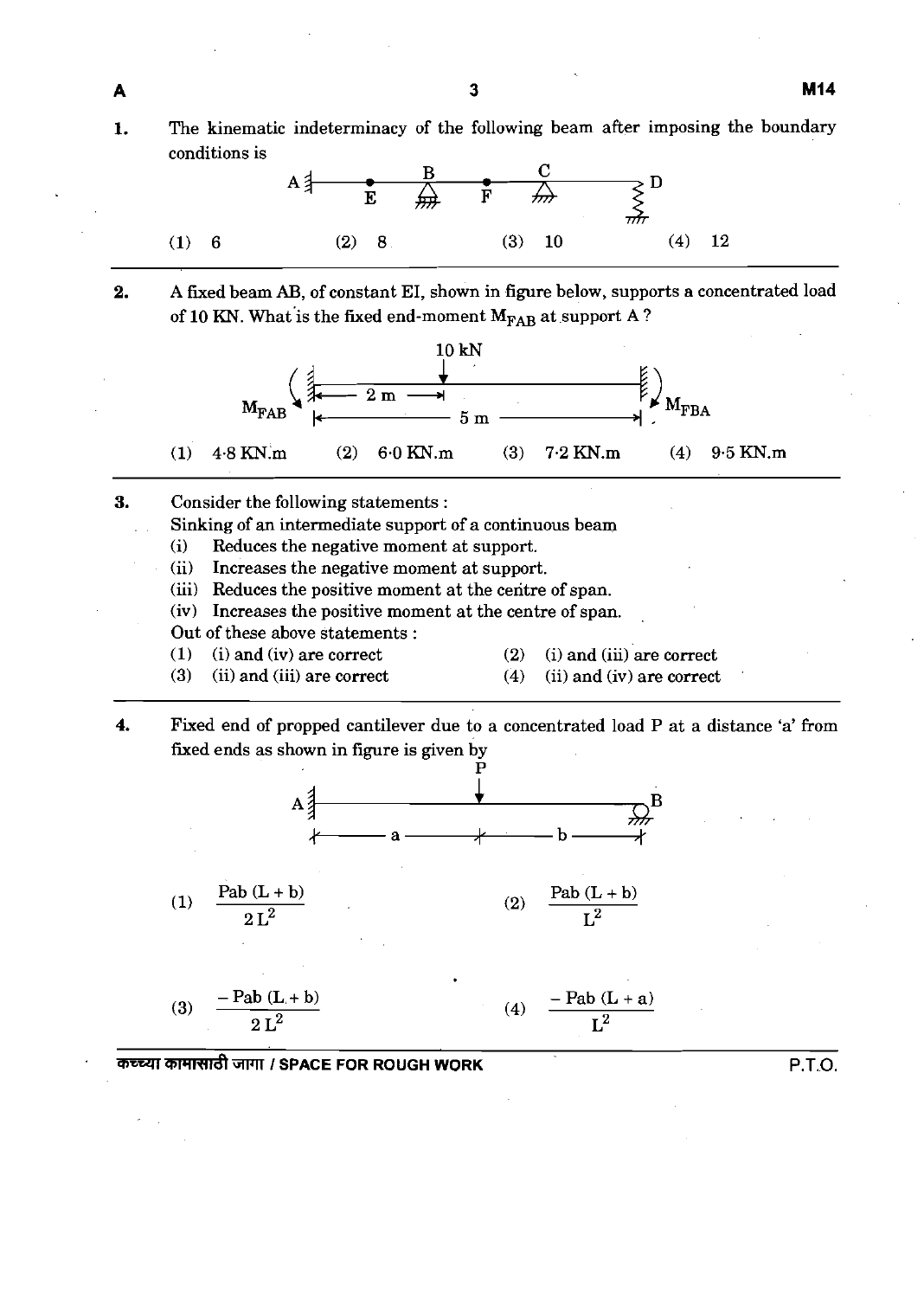M14

- **5.** The sinking moment in a prismatic fxed beam whose one support yields by **S** will be where,  $l$  is length of beam
	- I is Moment of Inertia

E is Modulus of Elasticity

 $\frac{4 \text{ EI } \delta}{l}$ (3)  $\frac{6 \text{ EI } \delta}{l^2}$ (4)  $\frac{6 \text{ EI } \delta}{l}$  $2$  EI  $\delta$  $(2)$  $(1)$  $\mathbf{I}$ 

**6.** The distribution factor for **BA** member in the given figure is



**7.** In the frame shown in the figure, if lateral sway of BC is  $\Delta$ , the sway in member DC is



- (1)  $\Delta$  (2)  $\Delta \cos \theta$  (3)  $\Delta \sin \theta$  (4)  $\Delta \sec \theta$
- **8.** Pick up the correct option from the following for the beam as shown in the figure



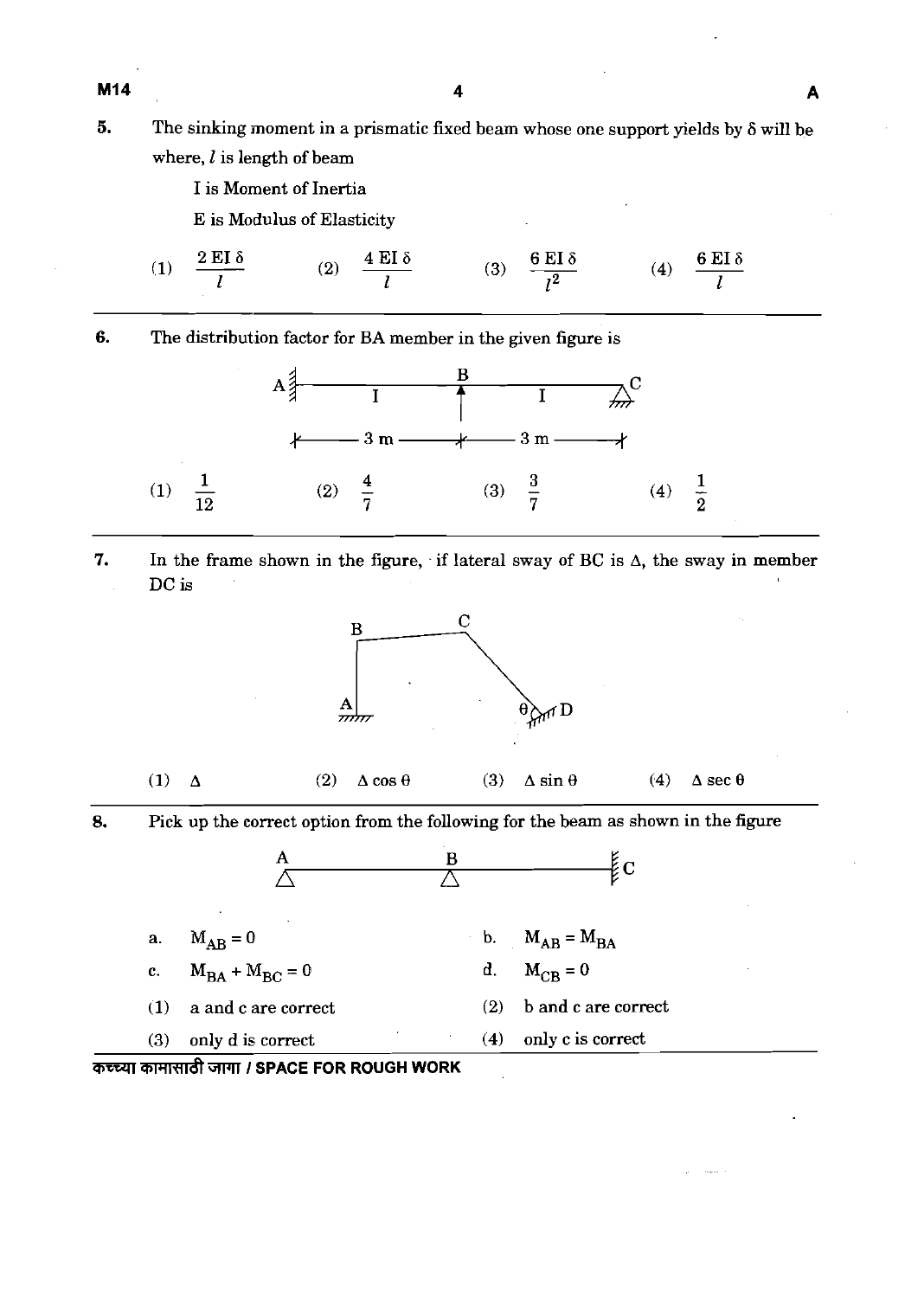**9.** If the far end of the beam is fixed, the stiffness of beam with usual notations is

| (1) | $\underline{\text{2 EI}}$ | (2) | <u>4 EI</u><br>$\overline{\mathbf{L}}$ |
|-----|---------------------------|-----|----------------------------------------|
| (3) | 3 EI                      | (4) | <u>4 EI</u>                            |

10. If three members meet at a joint and the stiffness of members are  $K_1 = EI$ ,  $K_2 = 2$  EI,  $K_3 = 1.5$  EI, the distribution factor for member 1 is

| 、 — , |  |  |  |  |  |  | (4) None of the above |
|-------|--|--|--|--|--|--|-----------------------|
|-------|--|--|--|--|--|--|-----------------------|

**11.** Pick up the correct statement that corresponds to moment distributions method.

(i) Unbalanced moment is carried over to the other end of the member when the joint is released.

(ii) **Cany** over moment has same sign as the distribution end moments.

- (1) Both (i) and (ii) are correct
- (2) Only (i) is correct
- (3) Only (ii) is correct
- (4) Both (i) and (ii) are incorrect
- **12.** If the central rise of a symmetrical parabolic arch is 10 m, then the rise of the arch at quarter point is
	- (1)  $2.5 \text{ m}$  (2)  $5.0 \text{ m}$ (3)  $7.5 \text{ m}$  (4)  $8.0 \text{ m}$
- **13.** When a 3-hinged semi-circular arch is subjected to uniformly distributed load on entire span, the nature of bending moment at any section is
	- (1) Sagging only
	- **(2)** Hogging only
	- (3) Zero
	- **(4)** Partially Sagging & Partially Hogging

#### me **I SPACE FOR ROUGH WORK P.T.O.**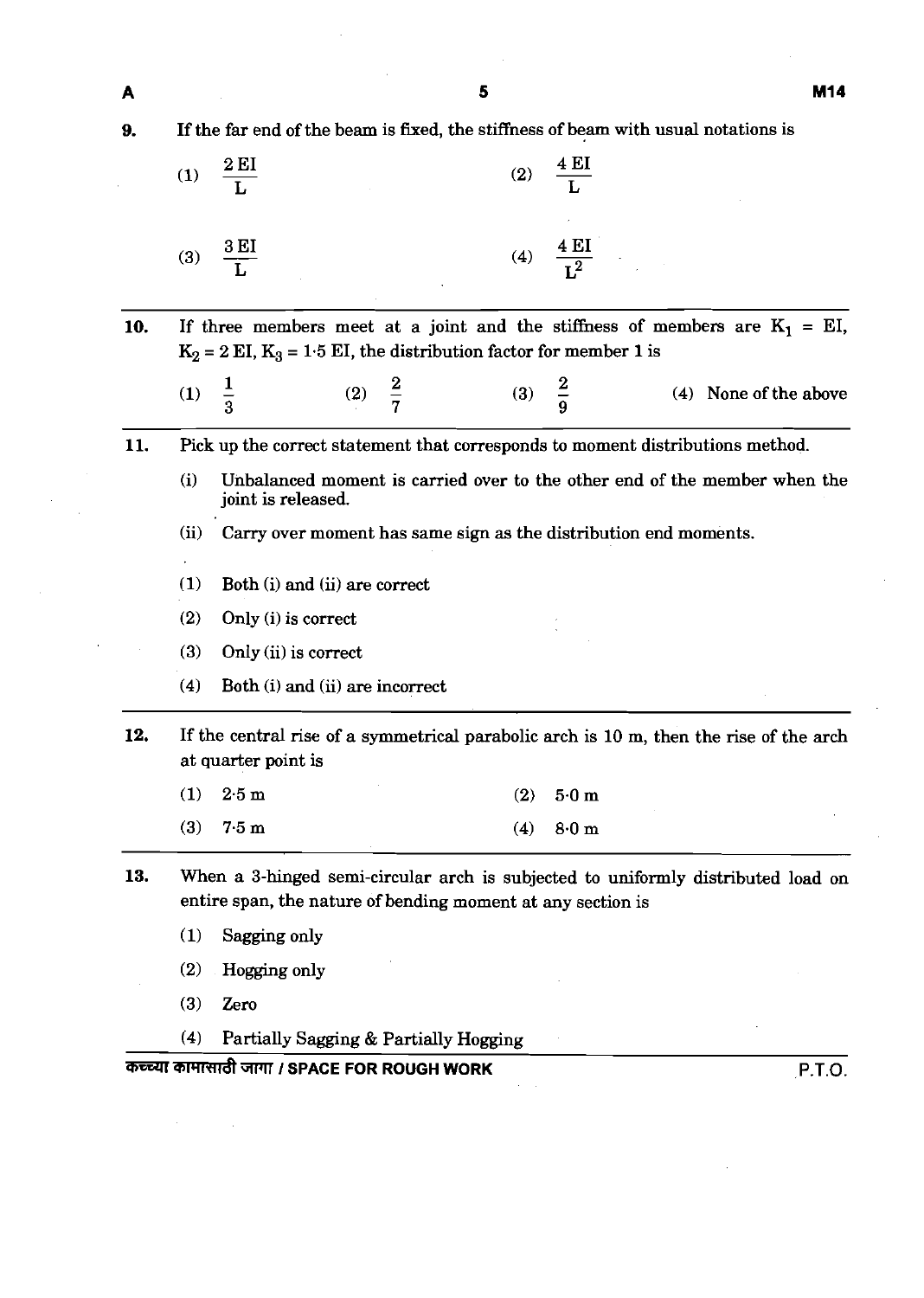**14.** For suspension cable with two-hinged stiffening girder as shown in figure, the influence diagram for horizontal thrust is



**15.** The net horizontal force  $(F_H)$  on the top of this tower and the bending moment  $(B.M.)$ at the base of the tower due to cable reaction is



Figure : Roller support

**Answer options** :

- (1)  $F_H = T_A \cos \theta$ , B.M. =  $T_A \sin \theta$  (2)  $F_H = T_S \cos \theta$ , B.M. = Zero
	-
- (3)  $F_H = Zero$ , B.M. =  $T_A \sin \theta T_A \cos \theta$  (4)  $F_H = Zero$ , B.M. = Zero

**a** कच्च्या कामासाठी जागा / SPACE FOR ROUGH WORK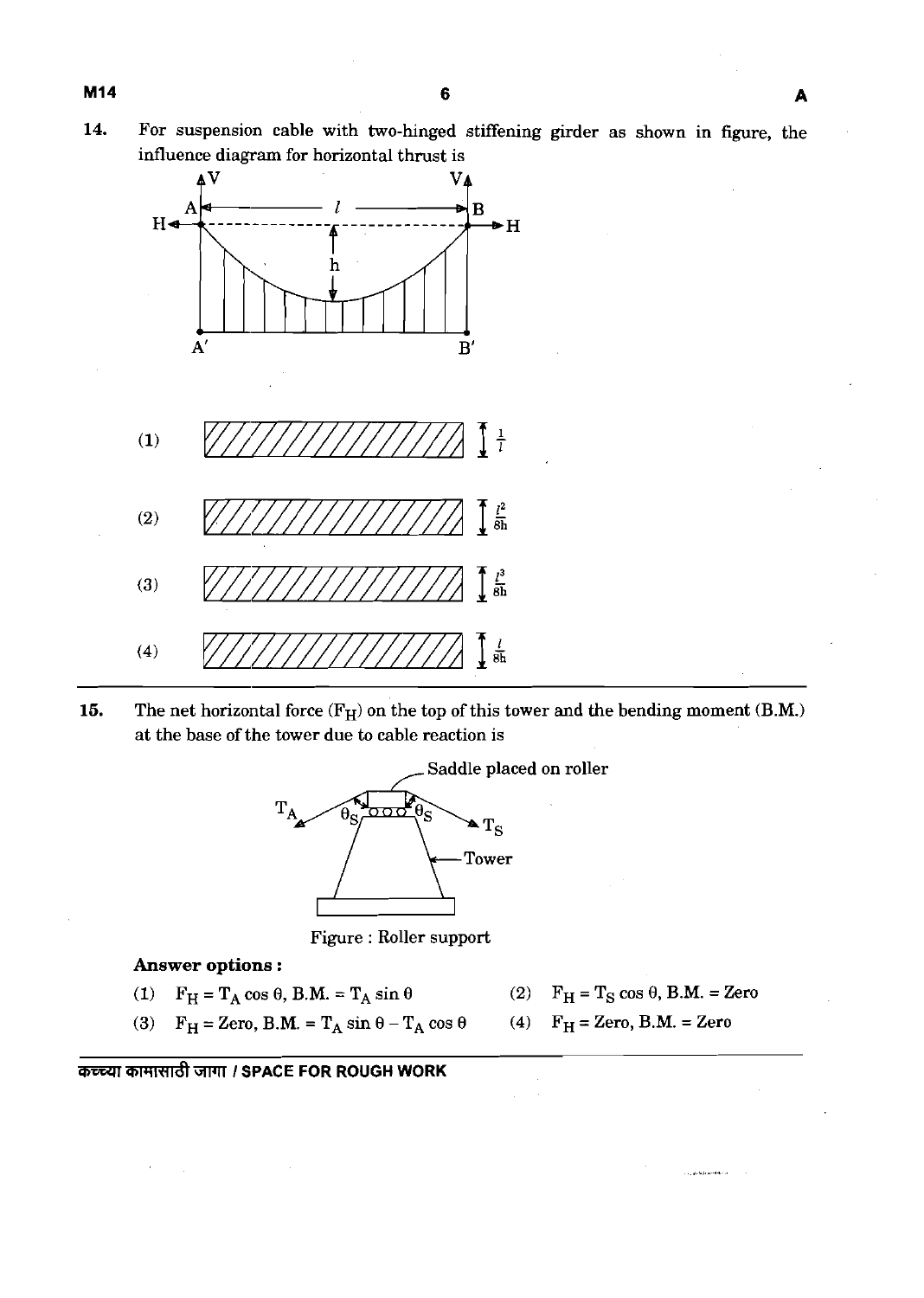**16. A** truss of panel dimensions  $3 \times n \times 4$  m is as shown in figure. The influence line  $\mathbf{d}$  iagram for the force in the member  $\mathbf{U}_2\,\mathbf{L}_3$  is



# ~GlTJTI **I SPACE FOR ROUGH WORK P.T.O.**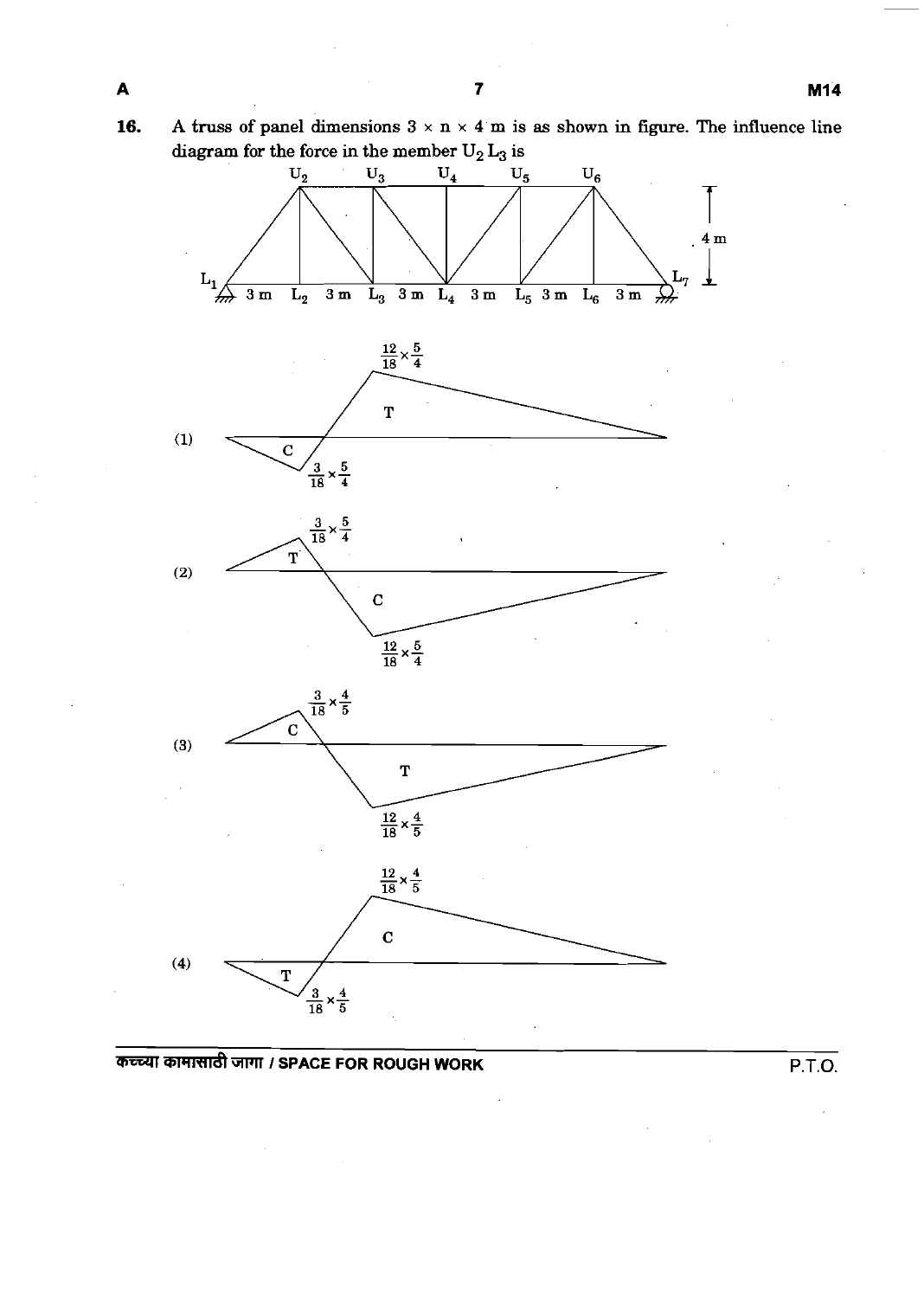#### **17.** Which principle can be used to obtain the general shape of the influence lines ?

- **(1)** Bernoulli Euler's Principle **(2)** Muller Breslau's Principle
- **(3)** Stokes' Principle **(4)** D'Alembert's Principle
- **18.** The co-ordinates for a beam are shown in figure. Stiffness matrix is given by



- 19. For a prismatic beam element, if the stiffness matrix is  $\frac{2EI}{L} \begin{bmatrix} 2 & 1 \ 1 & 2 \end{bmatrix}$ , then the flexibility matrix is
	- $-\frac{\text{L}}{2 \text{EI}}\begin{bmatrix} 0 \cdot 5 & 1 \ 1 & 0 \cdot 5 \end{bmatrix}$  $(1)$
	- $\frac{\text{L}}{6\text{EI}}\begin{bmatrix} 1 & -2 \ -2 & 1 \end{bmatrix}$  $(2)$
	- (3)  $\frac{L}{6EI} \begin{bmatrix} 2 & -1 \\ -1 & 2 \end{bmatrix}$
	- (4)  $\frac{L}{3EI} \begin{bmatrix} 2 & -1 \\ -1 & 2 \end{bmatrix}$

**कच्च्या कामासाठी जागा / SPACE FOR ROUGH WORK**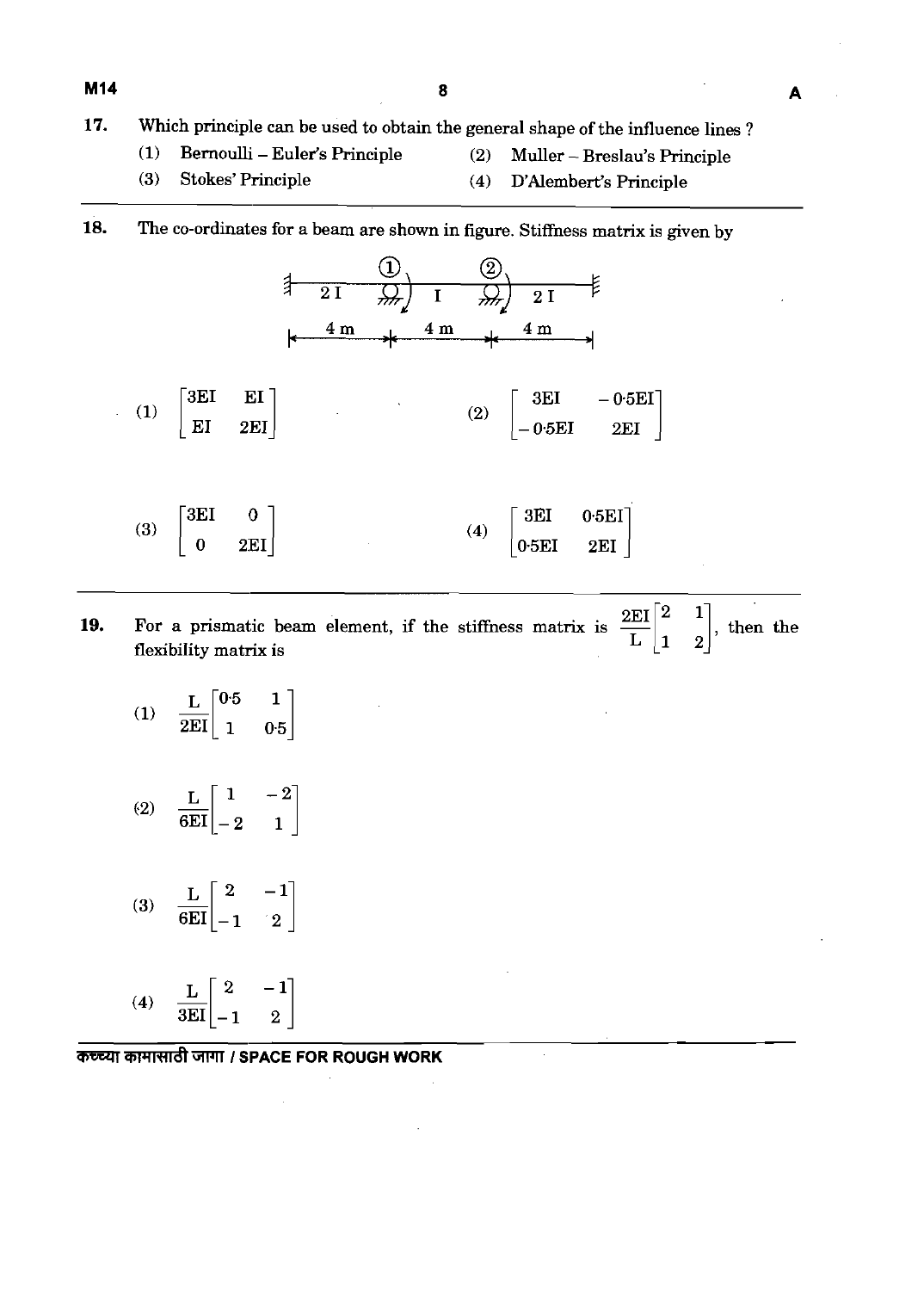**20.** The flexibility matrix of the beam shown below is



- **21.** For stable structures, one of the important properties of flexibility and stiffness matrices is that the element on the main diagonal
	- (i) of a stiffhess matrix must be negative.
	- (ii) of a stiffness matrix must be positive.
	- (iii) of a flexibility matrix must be positive.
	- (iv) of a flexibility matrix must be negative.

#### **Answer** options :

- **(1)** (i) and (iii) (2) (i) and (iv)
- (3) (ii) and (iii) (4) (ii) and (iv)
- **22.** Flexibility matrix method of analysis is basically
	- $(1)$  Force method
	- (2) Displacement method
	- (3) Equilibrium method
	- (4) None of the above

### -W4lW&GIFll **I SPACE FOR ROUGH WORK** P.T.O.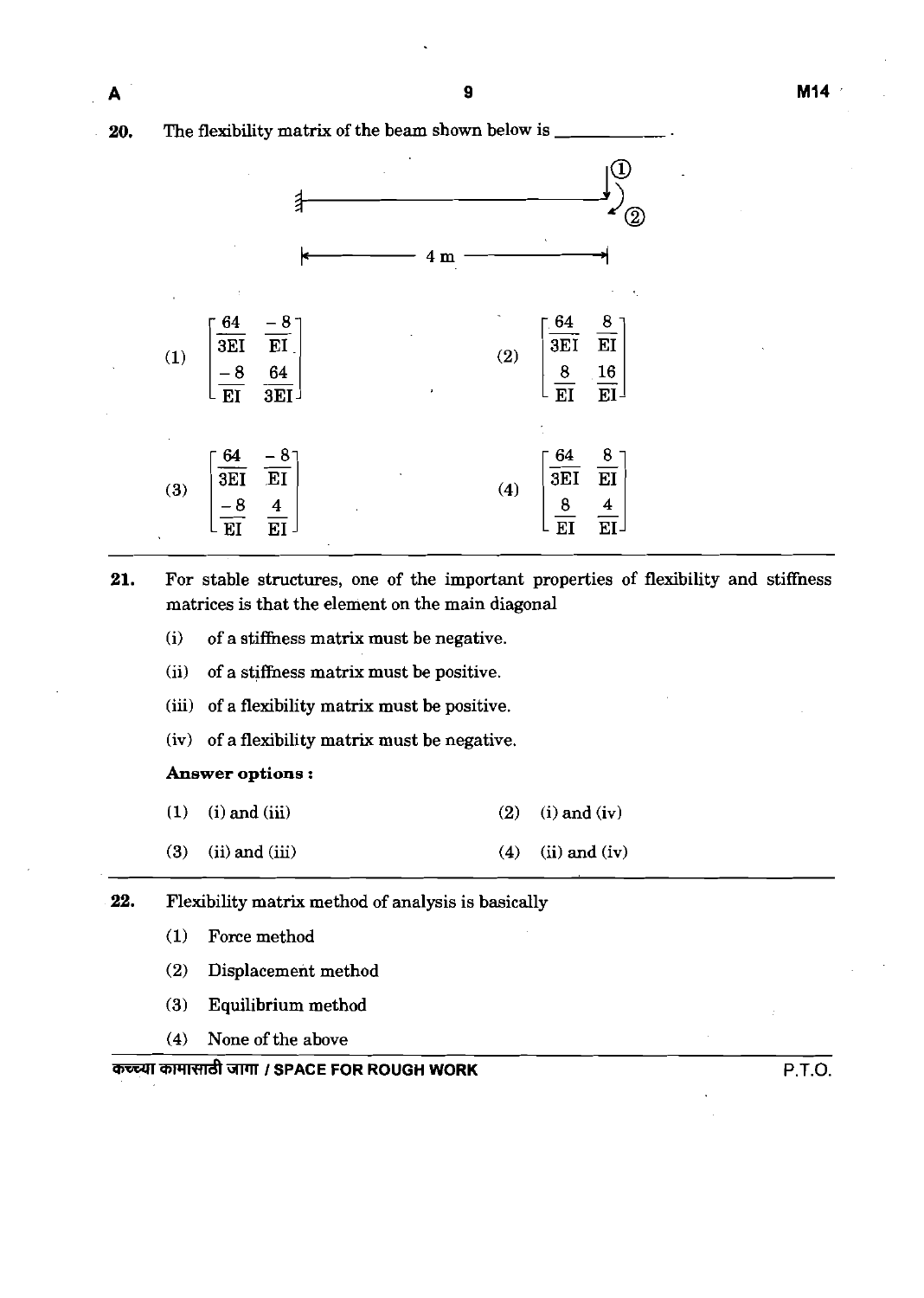| M14 |                              |                               |     |                                                                                  | 10  |                           |  |                   |                                                                                      | A |
|-----|------------------------------|-------------------------------|-----|----------------------------------------------------------------------------------|-----|---------------------------|--|-------------------|--------------------------------------------------------------------------------------|---|
| 23. |                              |                               |     | The angle of dispersion of load in web buckling of beam is                       |     |                           |  |                   |                                                                                      |   |
|     | (1)                          | $30^\circ$                    | (2) | $33^{\circ}$                                                                     | (3) | $40^{\circ}$              |  |                   | $(4)$ 45°                                                                            |   |
| 24. |                              |                               |     |                                                                                  |     |                           |  |                   | In case of unequal angle section oriented with longer leg vertical, axis parallel to |   |
|     |                              |                               |     | shorter leg of the angle and passing from centroid of cross section is ________. |     |                           |  |                   |                                                                                      |   |
|     | (1)                          | $x - x \naxis$                |     |                                                                                  | (2) | $y - y \nexists$          |  |                   |                                                                                      |   |
|     | (3)                          | $z - z$ axis                  |     |                                                                                  | (4) | $u - u$ axis              |  |                   |                                                                                      |   |
| 25. |                              |                               |     |                                                                                  |     |                           |  |                   | Two steel plates of 100 mm width each, are lap jointed. If length of lap is 200 mm,  |   |
|     |                              |                               |     |                                                                                  |     |                           |  |                   | the maximum number of 20 mm diameter bolts that can be provided for connection       |   |
|     |                              | $are$ $\qquad$                |     |                                                                                  |     |                           |  |                   |                                                                                      |   |
|     | (1)                          | one                           | (2) | two                                                                              | (3) | three                     |  | (4)               | four                                                                                 |   |
| 26. |                              |                               |     | Design of pins is primarily governed by                                          |     |                           |  |                   |                                                                                      |   |
|     | (1)                          | Shear                         | (2) | Bearing                                                                          | (3) | Flexure                   |  | (4)               | All of the above                                                                     |   |
| 27. | Slope of a truss is equal to |                               |     |                                                                                  |     |                           |  |                   |                                                                                      |   |
|     |                              | $(1)$ pitch/2                 | (2) | pitch                                                                            | (3) |                           |  |                   | 2 times pitch $(4)$ 1.5 times pitch                                                  |   |
| 28. |                              |                               |     | In columns, splices should be provided at                                        |     |                           |  |                   |                                                                                      |   |
|     | (1)                          | the floor levels              |     |                                                                                  | (2) | the mid height of columns |  |                   |                                                                                      |   |
|     | (3)                          | the beam-column joints        |     |                                                                                  | (4) | $\frac{1}{4}^{\text{th}}$ |  | height of columns |                                                                                      |   |
|     |                              |                               |     |                                                                                  |     |                           |  |                   |                                                                                      |   |
| 29. |                              |                               |     | The imperfection factor for welded steel section is                              |     |                           |  |                   |                                                                                      |   |
|     | (1)                          | 0.21                          | (2) | 0.35                                                                             | (3) | 0.42                      |  | (4)               | 0.49                                                                                 |   |
| 30. |                              |                               |     |                                                                                  |     |                           |  |                   | What is the efficiency of joint when strength of bolt per pitch length is 60 kN and  |   |
|     |                              |                               |     | strength of plate per pitch length is 150 kN?                                    |     |                           |  |                   |                                                                                      |   |
|     | (1)                          | $25\%$                        | (2) | 30%                                                                              | (3) | 35%                       |  | (4)               | 40%                                                                                  |   |
| 31. |                              | A bolted joint may experience |     |                                                                                  |     |                           |  |                   |                                                                                      |   |
|     | (1)                          | shear failure                 |     |                                                                                  |     |                           |  |                   |                                                                                      |   |
|     | (2)                          | shear failure of plates       |     |                                                                                  |     |                           |  |                   |                                                                                      |   |
|     | (3)                          |                               |     | bearing failure and bearing failure of bolts                                     |     |                           |  |                   |                                                                                      |   |
|     | (4)                          | All of the above              |     |                                                                                  |     |                           |  |                   |                                                                                      |   |

 $\label{eq:2.1} \frac{1}{\sqrt{2\pi}}\sum_{i=1}^n\frac{1}{\sqrt{2\pi}}\sum_{i=1}^n\frac{1}{\sqrt{2\pi}}\sum_{i=1}^n\frac{1}{\sqrt{2\pi}}\sum_{i=1}^n\frac{1}{\sqrt{2\pi}}\sum_{i=1}^n\frac{1}{\sqrt{2\pi}}\sum_{i=1}^n\frac{1}{\sqrt{2\pi}}\sum_{i=1}^n\frac{1}{\sqrt{2\pi}}\sum_{i=1}^n\frac{1}{\sqrt{2\pi}}\sum_{i=1}^n\frac{1}{\sqrt{2\pi}}\sum_{i=1}^n\$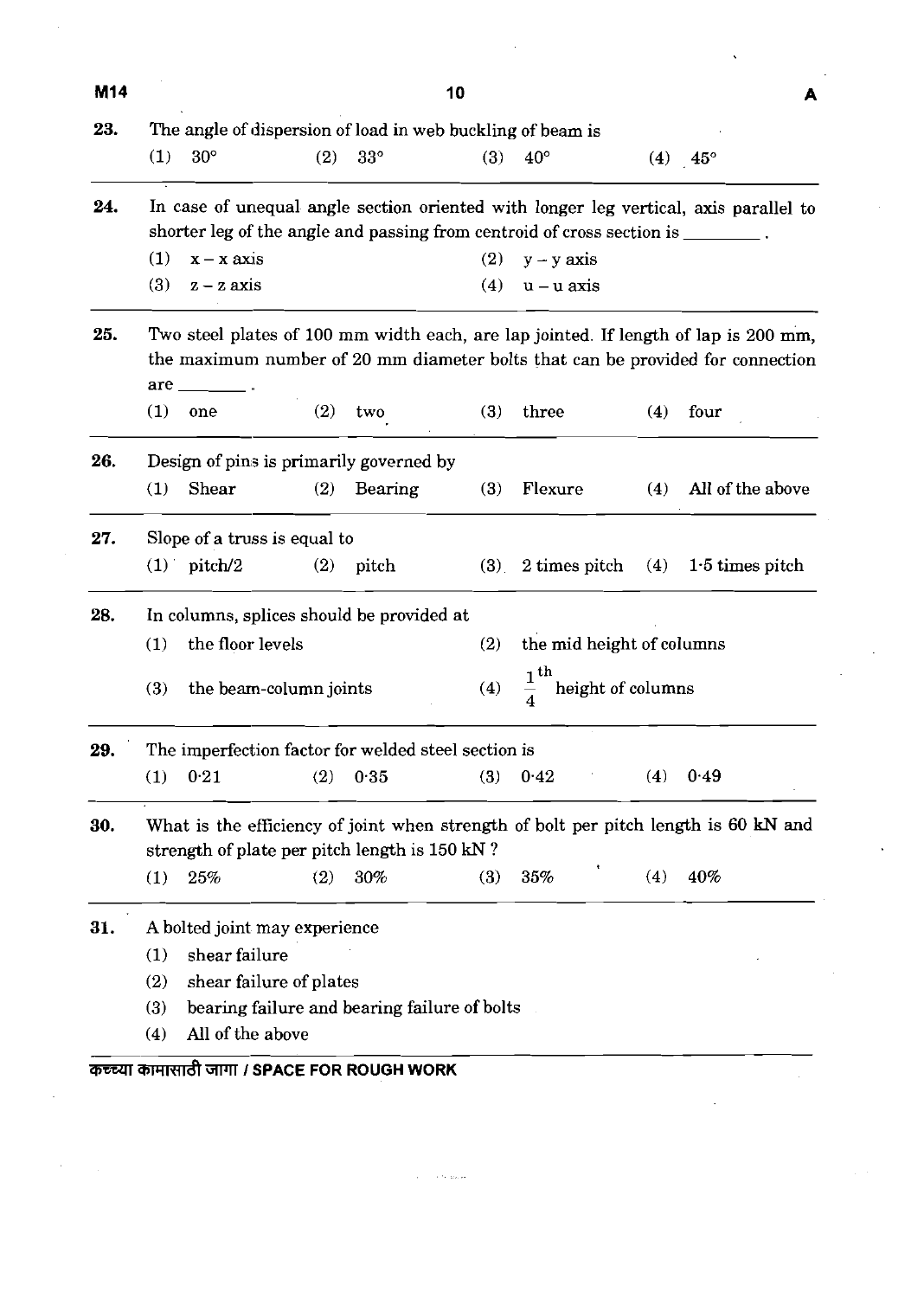| Α   |                                                       |             | 11                                                                       |             | <b>M14</b> |  |  |  |  |
|-----|-------------------------------------------------------|-------------|--------------------------------------------------------------------------|-------------|------------|--|--|--|--|
| 32. | The partial safety factor for the material of bolt is |             |                                                                          |             |            |  |  |  |  |
|     | 1 <sub>0</sub><br>(1)                                 | 1:10<br>(2) | (3)<br>1.15                                                              | (4)<br>1.25 |            |  |  |  |  |
| 33. | axial force in member.                                |             | Lacing shall be designed to resist a total transverse shear equal to ___ |             | ് വ        |  |  |  |  |
|     | (1)<br>5%                                             | 1%<br>(2)   | $4.3\%$<br>(3)                                                           | (4)<br>2.5% |            |  |  |  |  |

**34.** A continuous beam ABCD as shown in figure is subjected to U.D.L., 'w' kN/m over all spans. What is the moment at support 'C' due to Dead Load  $(w_d)$  and Live Load  $(w_l)$ as per IS 456-2000 ?







- **35.** For two-way continuous slab of shorter span **5** 3.5 m with HYSD reinforcement, the span to overall depth ratio is taken as \_\_\_\_\_\_ to satisfy the vertical deflection limit for loading class up to 3 kN/m<sup>2</sup>.
	- 26  $(1)$  $(2)$ 28  $(4)$  $(3)$ 32 35

**mmnrrdt** WT **I SPACE FOR ROUGH WORK P.T.O.**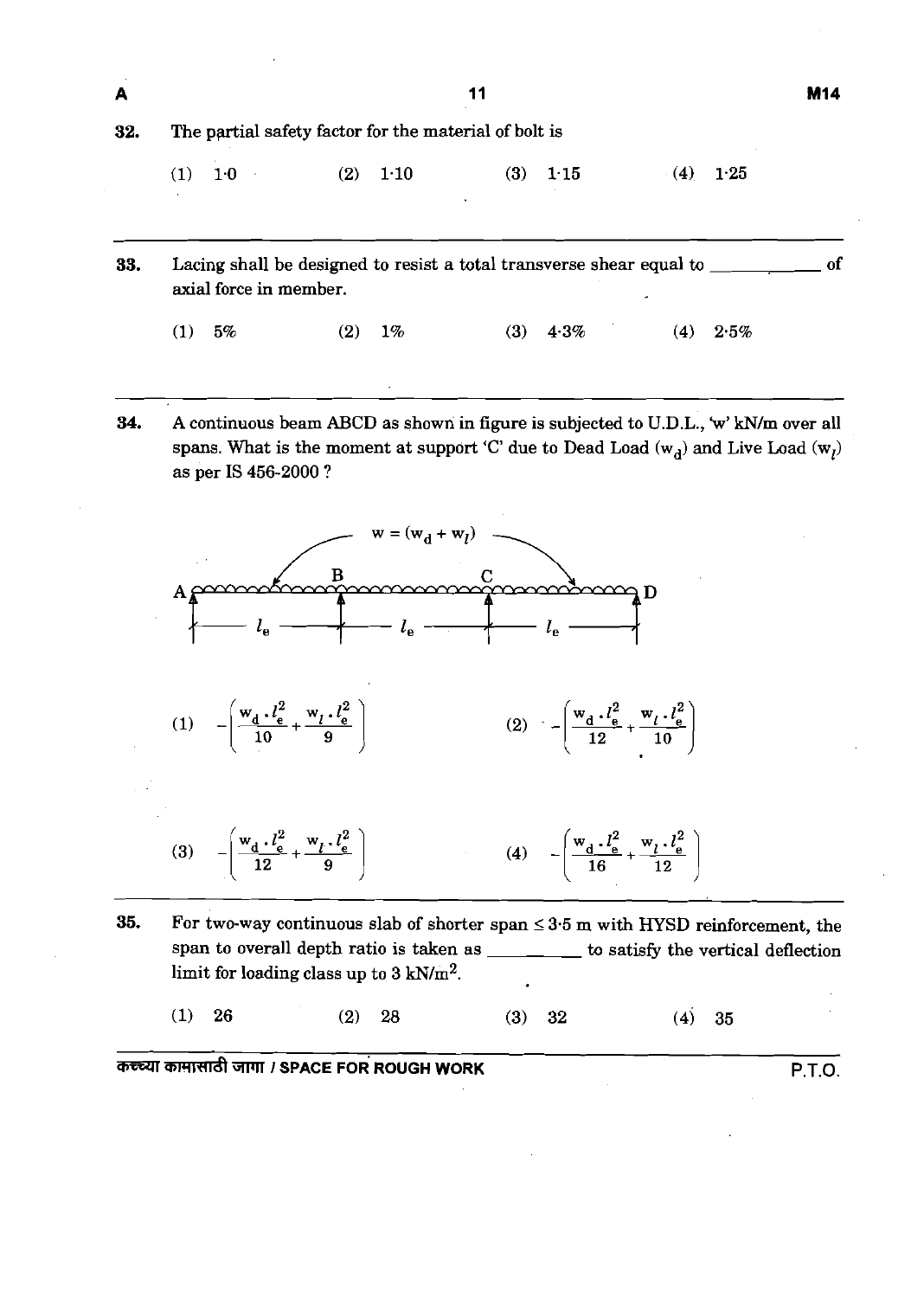**36.** What is the unsupported length of the column as shown in figure, if c/s of column is  $300$  mm  $\times$  500 mm and c/s of bracket is 300 mm  $\times$  500 mm ?



**37. A** beam is designed using M20 grade of concrete and Fe415 grade of steel is used for tension reinforcement. If diameter of main steel is 12 mm, then what is the minimum value of development length  $(L_d)$  provided in support section ?

|  | $(1)$ 470 mm |  | $(2)$ 564 mm | $(3)$ 260 mm |  | $(4)$ 300 mm |
|--|--------------|--|--------------|--------------|--|--------------|
|--|--------------|--|--------------|--------------|--|--------------|

**38.** The basic maximum ratio of span to effective depth of a slab simply supported and spanning in one direction is  $\frac{1}{\sqrt{2\pi}}$  for spans up to 10 m.

(1) 35 (2) 25 (3) 30 **(4)** 20

**39.** The horizontal distance between parallel reinforcement bars or groups, near the tension face of a beam shall not be  $\frac{1}{\sqrt{1-\frac{1}{\sqrt{1-\frac{1}{\sqrt{1-\frac{1}{\sqrt{1-\frac{1}{\sqrt{1-\frac{1}{\sqrt{1-\frac{1}{\sqrt{1-\frac{1}{\sqrt{1-\frac{1}{\sqrt{1-\frac{1}{\sqrt{1-\frac{1}{\sqrt{1-\frac{1}{\sqrt{1-\frac{1}{\sqrt{1-\frac{1}{\sqrt{1-\frac{1}{\sqrt{1-\frac{1}{\sqrt{1-\frac{1}{\sqrt{1-\frac{1}{\sqrt{1-\frac{1}{\sqrt{1-\frac{1}{\sqrt{1-\frac{1$ reinforcement without redistribution of moments.

.<br>De la financia de la caractería

| $(1)$ 125 mm | $(2)$ 150 mm |
|--------------|--------------|
| $(3)$ 165 mm | $(4)$ 180 mm |

**কচ্চ্या कामासाठी जागा / SPACE FOR ROUGH WORK**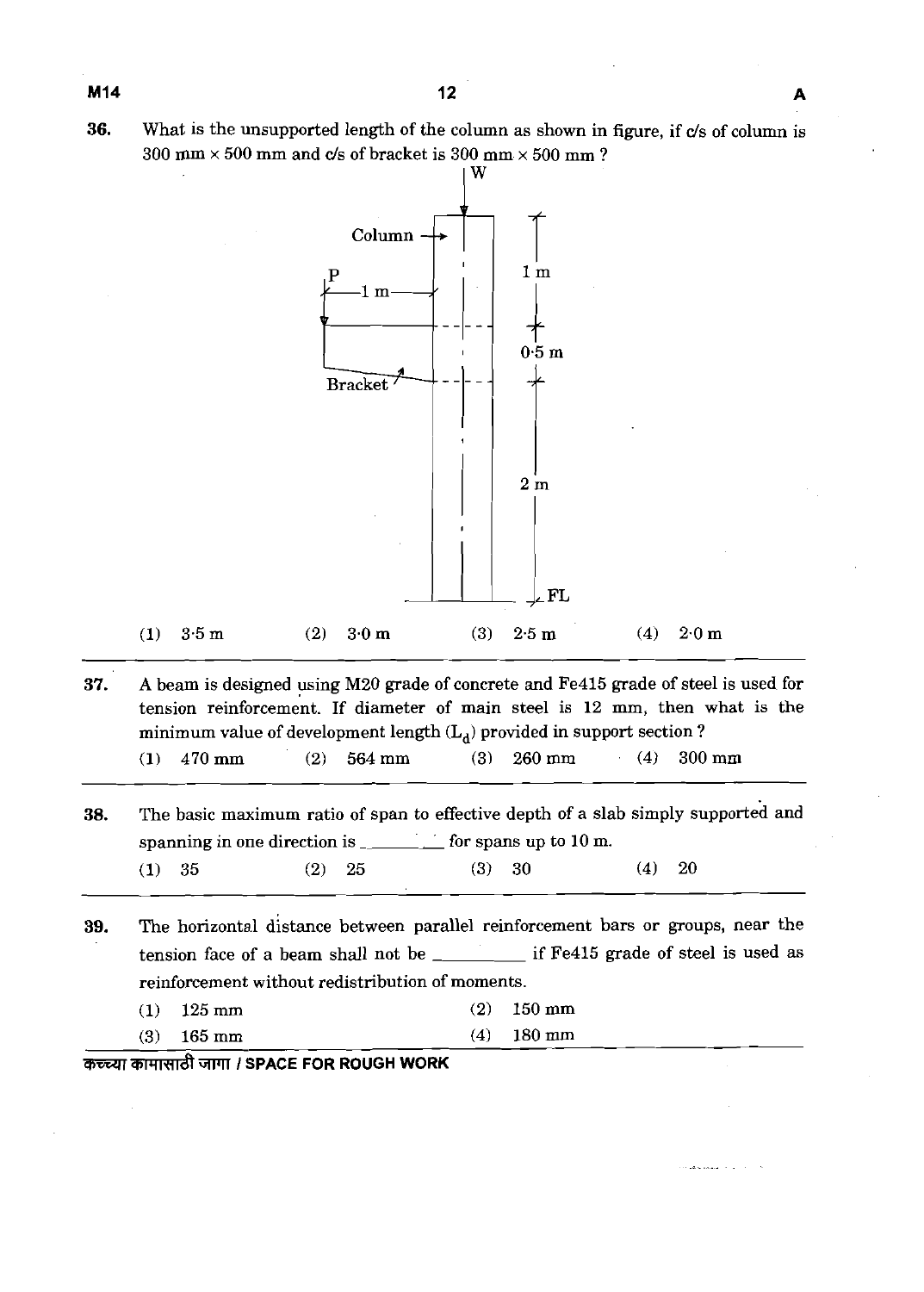40. The thickness at the edge of footing shall be not less than <u>for footing</u> on soil nor less than \_\_\_\_\_\_\_\_\_\_\_\_\_ above the top of the piles for footing on piles. (1) 100 mm, 150 mm (2) 125 **mm,** 200 mm (3) 150 mm, 300 mm (4) 150 mm, 150 mm 41. In case of stairs with open wells, where spans partly crossing at right angles occur, the load on area common to any two such spans may be taken as  $\frac{1}{\sqrt{1-\frac{1}{\sqrt{1-\frac{1}{\sqrt{1-\frac{1}{\sqrt{1-\frac{1}{\sqrt{1-\frac{1}{\sqrt{1-\frac{1}{\sqrt{1-\frac{1}{\sqrt{1-\frac{1}{\sqrt{1-\frac{1}{\sqrt{1-\frac{1}{\sqrt{1-\frac{1}{\sqrt{1-\frac{1}{\sqrt{1-\frac{1}{\sqrt{1-\frac{1}{\sqrt{1-\frac{1}{\sqrt{1-\frac{1}{\sqrt{1-\frac{1}{$ direction.  $\frac{1}{4}$  $\mathbf{1}$  $\frac{2}{3}$  $(3)$  $(2)$  $(4)$ 42. A circular water tank is designed to store water for 78,500 litres capacity. The water

tank rests on ground with flexible joints. If M30 concrete and Fe415 steel is used, then what is the maximum hoop tension developed in water tank, if diameter and total height of tank are 5 m and 4 m respectively ?

200 kN  $(1)$  $(2)$ 150 kN  $(3)$ 100 kN  $(4)$ 50 kN

43. Cantilever retaining wall is designed mainly to resist \_\_\_\_\_\_\_ from backfill.

- (1) Active earth pressure
- (2) Passive earth pressure
- (3) Uplift earth pressure
- (4) Water pressure

44. If the thickness of the slab is 160 mm, then what will be the maximum diameter of reinforcing bars that can be used as main reinforcement ?

 $(1)$  $10 \text{ mm}$  $(2)$  $12 \text{ mm}$ 

 $(3)$  $16 \text{ mm}$  $(4)$  $20 \text{ mm}$ 

**WFiRdl I SPACE FOR ROUGH WORK P.T.O.** 

A

 $(1)$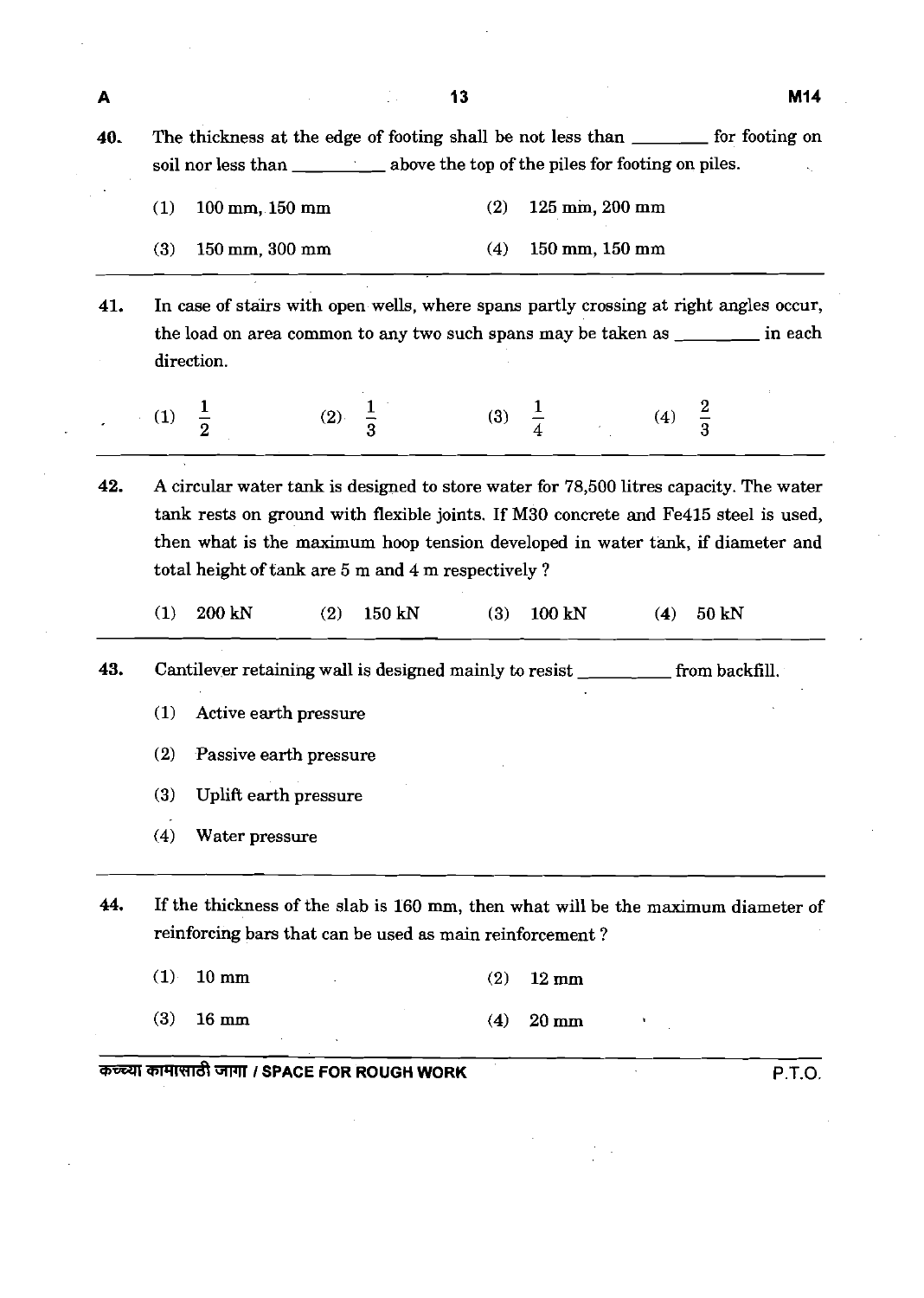| _ |
|---|

(1) Post-tensioned members (2) Pre-tensioned members

- 
- 
- (3) Ruptured members (4) Tensile members

**46.** A simply supported prestressed concrete beam of  $c/s$  150 mm  $\times$  250 mm is subjected to a superirnposed load of 5 Wm over a span of 5 m. If the prestressing force of 750 **kN** is applied through parabolic cable with eccentricity of 50 mm at centre and zero eccentricity at support, then what will be the extreme fibre stress at bottom fibre at end support ? (Neglect the self-weight)

(1) 20MPa (2) 23.68 MPa (3) 16.31 MPa (4) 26 MPa

**47.** In reference to limit state of serviceability cracking, when cracking is permitted and hypothetical tensile stresses are considered in design assuming section is uncracked, it is  $\qquad \qquad \qquad$ 

| $(1)$ Type-1 element | $(2)$ Type-2 element |
|----------------------|----------------------|
| $(3)$ Type-3 element | $(4)$ Type-4 element |

- **48.** In the case of high tensile alloy steel bars, any straightening shall be carried out by mechanical means. Bars shall not be bent when their temperature is less than  $\begin{array}{c|c}\n & r \\
\hline\n\end{array}$ 
	- (1)  $10^{\circ}$  (2)  $20^{\circ}$  (3)  $5^{\circ}$  (4)  $15^{\circ}$

**49.** A post-tensioned prestressed concrete beam is stressed by three cables, each with c/s area of 50 **mrn2** with an initial stress of 900 MPa. If all three cables are straight and located at an eccentricity of 50 mm, consider modular ratio  $(m) = 6$  and stress in concrete at the level of steel  $(f<sub>c</sub>) = 5$  MPa, then what will be the loss in stress in cables due to elastic shortening if all cables are simultaneously tensioning and anchoring ?

- (1) 90 MPa (2) 60 MPa (3) 30 MPa (4) 0
- **50.** A rectangular concrete beam  $120 \times 300$  mm is prestressed by straight cable, effective force 180 kN at eccentricity e = 50, area  $36 \times 10^3$  mm<sup>2</sup>, z =  $18 \times 10^3$  mm<sup>3</sup>. Find total stress due to prestress.

(1) 10 (2) 25 (3) 35 (4) 45

**51.** The minimum 28-day cube compressive strength prescribed in the Indian Standard Code IS 1343 for pre-tensioned member is

(1) 30N/mm2 (2) 35 N/mm2 **(3)** 40 N/mm2 (4) 45 N/mm2

**mmnrrzft** 3WI **I SPACE FOR ROUGH WORK**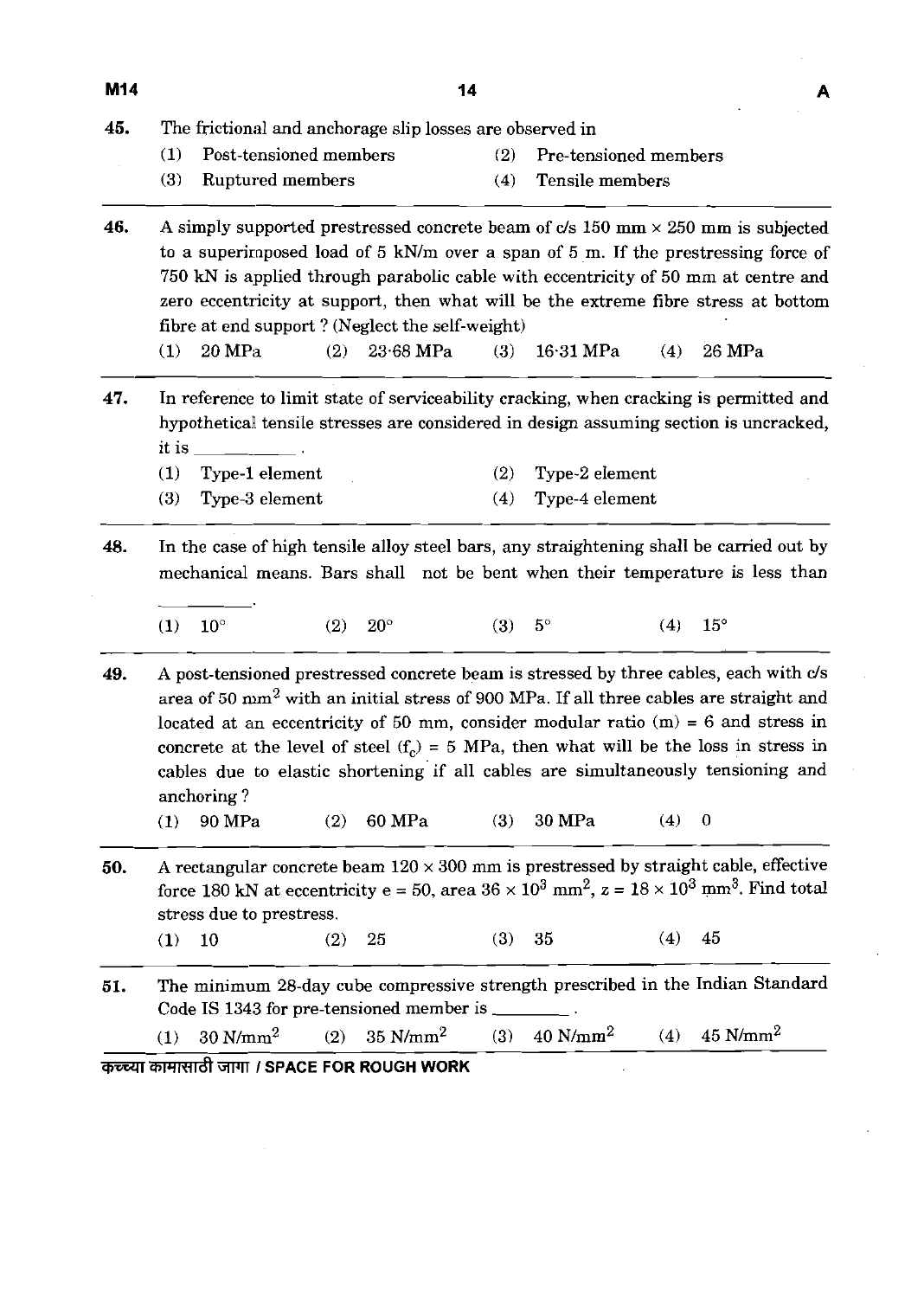| A   |     |                                                                                                                                                                                                                                        |     |        | 15  |                                                                    |     |        | <b>M14</b> |
|-----|-----|----------------------------------------------------------------------------------------------------------------------------------------------------------------------------------------------------------------------------------------|-----|--------|-----|--------------------------------------------------------------------|-----|--------|------------|
| 52. |     | At the time of initial tensioning, the maximum tensile stress, $f_{\text{pi}}$ immediately behind<br>the anchorage shall not exceed $\qquad \qquad$ of the ultimate tensile strength, $f_{\text{pu}}$ of the<br>wire or bar or strand. |     |        |     |                                                                    |     |        |            |
|     | (1) | 46%                                                                                                                                                                                                                                    | (2) | $67\%$ | (3) | 76%                                                                | (4) | $87\%$ |            |
| 53. |     | Minimum strength of concrete at transfer stage shall be _____                                                                                                                                                                          |     |        |     |                                                                    |     |        |            |
|     | (1) | $0.5 f_{\rm ck}$                                                                                                                                                                                                                       |     |        |     | (2) $0.24 \sqrt{f_{ck}}$ (3) $0.67 f_{ck}$ (4) $0.7 \sqrt{f_{ck}}$ |     |        |            |
| 54. |     | Drying shrinkage strain develops slowly, as it _________.                                                                                                                                                                              |     |        |     |                                                                    |     |        |            |
|     | (1) | develops during initial period of concreting                                                                                                                                                                                           |     |        |     |                                                                    |     |        |            |
|     | (2) | depends on time                                                                                                                                                                                                                        |     |        |     |                                                                    |     |        |            |
|     | (3) | develops due to prestressing of concrete                                                                                                                                                                                               |     |        |     |                                                                    |     |        |            |
|     | (4) | is a function of migration of water through the hardened concrete                                                                                                                                                                      |     |        |     |                                                                    |     |        |            |
| 55. |     | In the case of cables or large bars, the minimum clear spacing measured between                                                                                                                                                        |     |        |     |                                                                    |     |        |            |
|     |     |                                                                                                                                                                                                                                        |     |        |     |                                                                    |     |        |            |
|     |     | sheathings/ducts shall not be less than the larger of __________.                                                                                                                                                                      |     |        |     |                                                                    |     |        |            |
|     | (1) | 30 mm or 3 times diameter of cables.                                                                                                                                                                                                   |     |        |     |                                                                    |     |        |            |
|     | (2) | 40 mm or maximum size of cables or bar or nominal maximum size of<br>aggregate plus 5 mm.                                                                                                                                              |     |        |     |                                                                    |     |        |            |
|     | (3) | 50 mm or 3 times diameter of cables or nominal maximum size of aggregate<br>plus 5 mm.                                                                                                                                                 |     |        |     |                                                                    |     |        |            |
|     | (4) | 60 mm or 2 times diameter of cables or nominal maximum size of aggregate<br>plus 5 mm.                                                                                                                                                 |     |        |     |                                                                    |     |        |            |
|     |     | Which IS code describes detailed precautions regarding safety measures for drilling                                                                                                                                                    |     |        |     |                                                                    |     |        |            |
|     | (1) | and blasting operations?<br>IS $1456 - 2004$                                                                                                                                                                                           |     |        | (2) | IS $481 - 1967$                                                    |     |        |            |
| 56. | (3) | IS 2023 - 1985                                                                                                                                                                                                                         |     |        | (4) | IS 4081 - 1986                                                     |     |        |            |
|     |     | When events of a bigger network are numbered as 10, 20, 30, 40, etc., what is the                                                                                                                                                      |     |        |     |                                                                    |     |        |            |
|     |     | process of numbering called?                                                                                                                                                                                                           |     |        |     |                                                                    |     |        |            |
| 57. | (1) | <b>Skip Numbering</b>                                                                                                                                                                                                                  |     |        | (2) | <b>Special Numbering</b>                                           |     |        |            |
|     | (3) | <b>Prime Numbering</b>                                                                                                                                                                                                                 |     |        | (4) | <b>Ultimate Numbering</b>                                          |     |        |            |
| 58. |     | What is optimistic time estimate considered in PERT analysis?                                                                                                                                                                          |     |        |     |                                                                    |     |        |            |
|     | (1) | Maximum possible time                                                                                                                                                                                                                  |     |        | (2) | Shortest possible time                                             |     |        |            |
|     | (3) | Most likely time                                                                                                                                                                                                                       |     |        | (4) | None of the above                                                  |     |        |            |

 $\frac{1}{2}$ 

 $\frac{1}{2} \int_{\mathbb{R}^2} \frac{d\mu}{\mu} \, d\mu$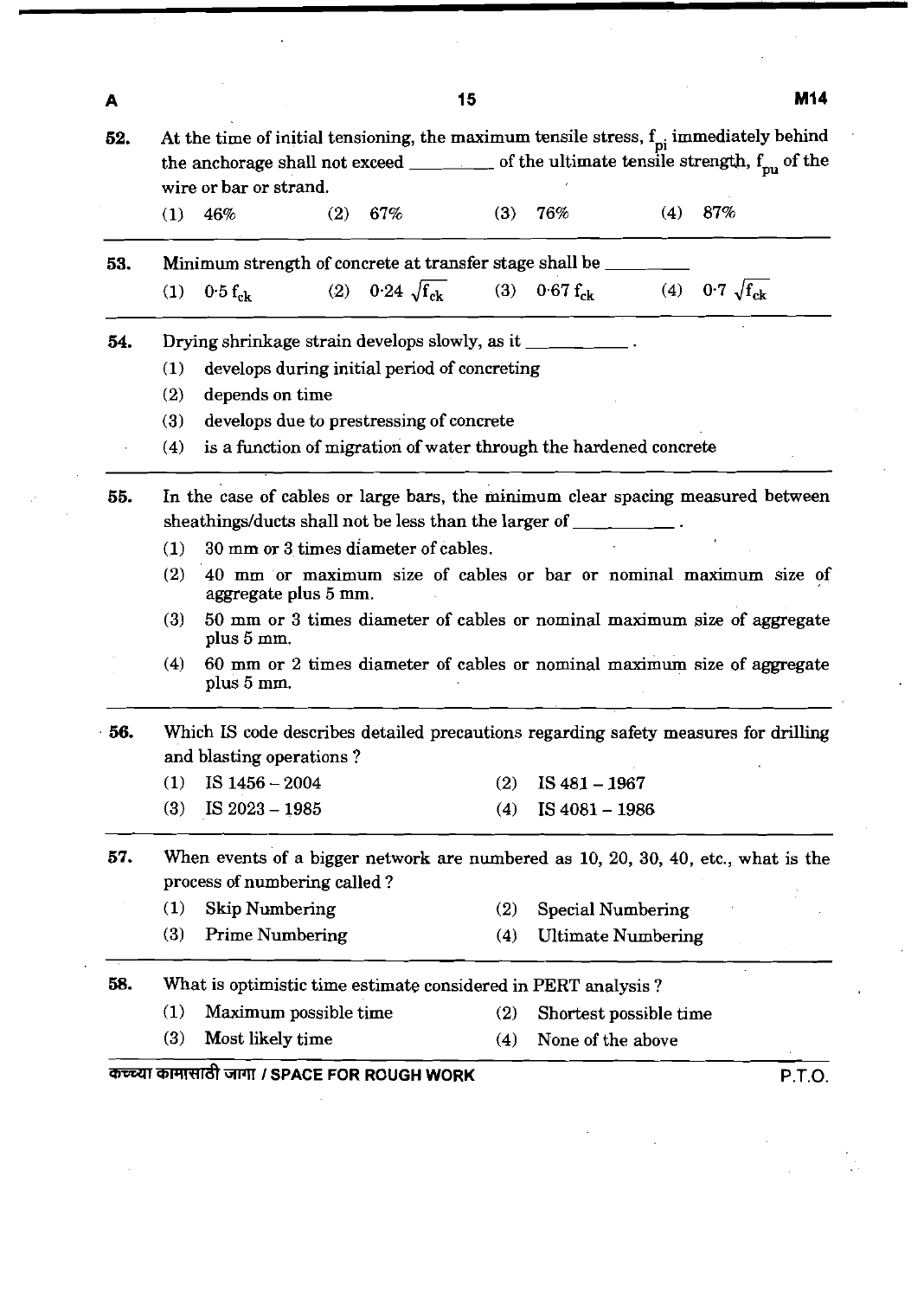**59.** In Quality Control, Reliability, for sampling of units, is expressed as a percentage in the form of a Reliability number as

|  | (1) $100 - \left[\frac{\text{no. of defective units}}{\text{no. of units tested}} \times 100\right]$          |
|--|---------------------------------------------------------------------------------------------------------------|
|  | (2) $100 - \left[\frac{\text{no. of units tested}}{\text{no. of defective units}} \times 100\right]$          |
|  | (3) 100 - $\frac{\text{no. of units tested}}{\text{no. of defective units}} \times \text{standard deviation}$ |
|  |                                                                                                               |

- (4)  $100 -$  [no. of possible defective units]
- **60.** Identify which of the following inventory control policy is classified on the basis of consumption rate of inventory and helps to control obsolescence ?
	- (1) SDE (Scarce, Difficult and Easy)
	- (2) VED (Vital, Essential and Desirable)
	- (3) HML (High, Medium and Low)
	- (4) FSN (Fast, Slow and Normal)
- **61.** In construction industry, the conformance cost associated with preparing work instructions and checklist, drafting specifications, training of staff and workmen is classified as
	- (1) Prevention Cost (2) Appraisal Cost
	- (3) Failure Cost (4) Inventory Cost
- **62.** Which among the following are the principles which belong to modern management theory suggested by Henry Fayol?
	- (i) Obtaining harmony in group action
	- (ii) Replacing rules of thumb with science
	- (iii) Authority and Responsibility
	- (iv) Unity of command

#### **Answer options** :

- 
- (1) Only (i), (ii) and (iii) (2) Only (i), (iii) and (iv)
- (3) Only (i) and (iii) (4) Only (iii) and (iv)
- 

#### कच्च्या कामासाठी जागा *।* SPACE FOR ROUGH WORK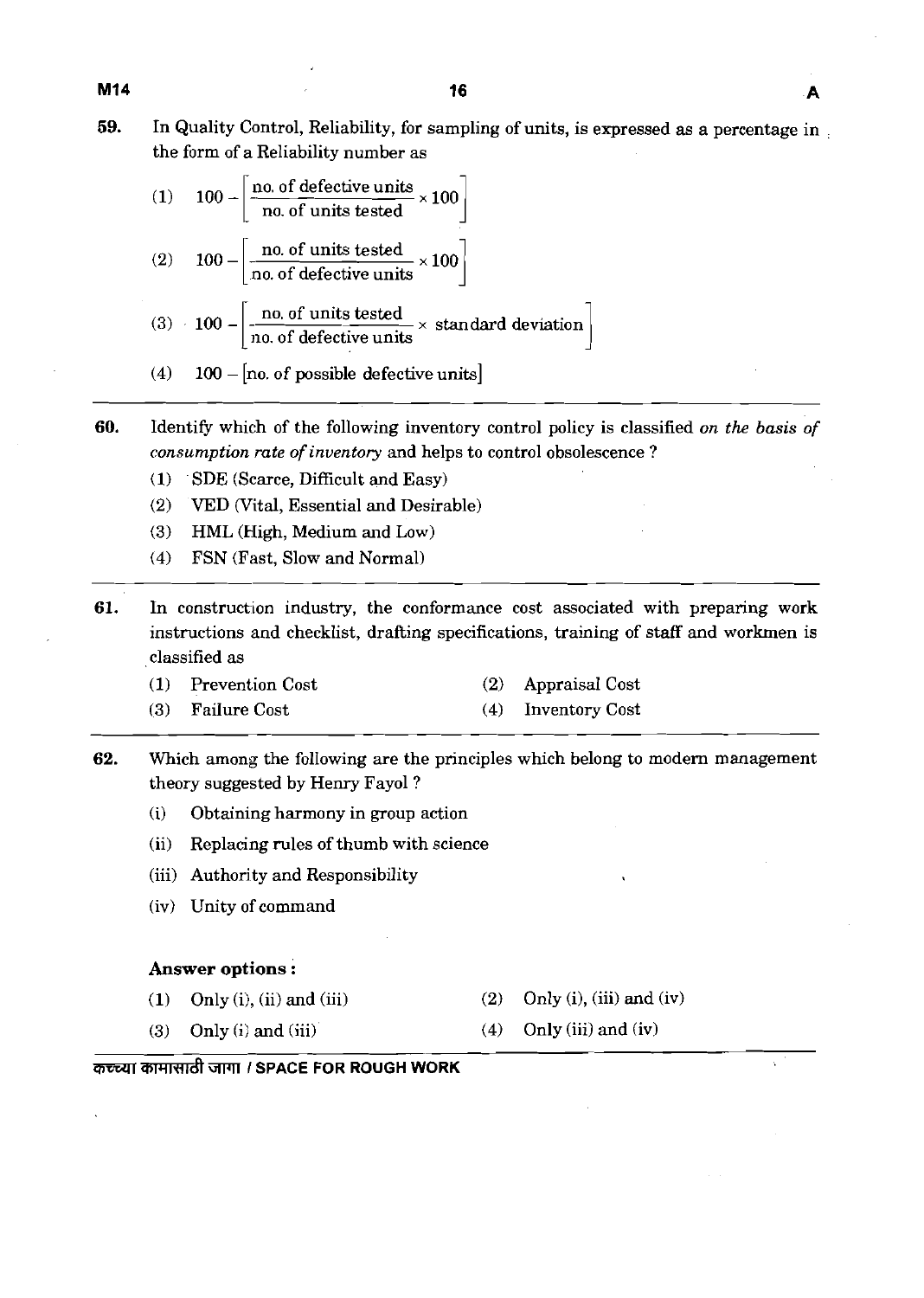- (i) These are easier to establish.
- (ii) There is no unity of control.
- (iii) Decisions can be taken quickly.
- (iv) There is a strong sense of discipline.

#### **Answer** options :

- (1) All of the above
- (2) Only **(i),** (iii) and (iv)
- $(3)$  Only  $(i)$ ,  $(ii)$  and  $(iv)$
- (4) Only (i)

**64.** Which type of crane will you recommend for the construction of High Rise Building ?

- (1) Crawler crane
- (2) Truck mounted crane
- (3) Tower crane
- (4) Gantry crane
- **65.** The occupational disease that results from the inhalation of specific dust to the construction worker is
	- (1) Bursitis
	- (2) Hearing impairment
	- (3) Muscle disorder
	- (4) Pneumoconiosis
- **66.** In quality management system, the set of activities which builds confidence of both customers and managers and suggests that all quality requirements are being met is called as
	- **1** Quality of concept
	- (2) Design quality
	- (3) Quality control
	- (4) Quality assurance

**WWFd** WJl'I **I SPACE FOR ROUGH WORK** P.T.O.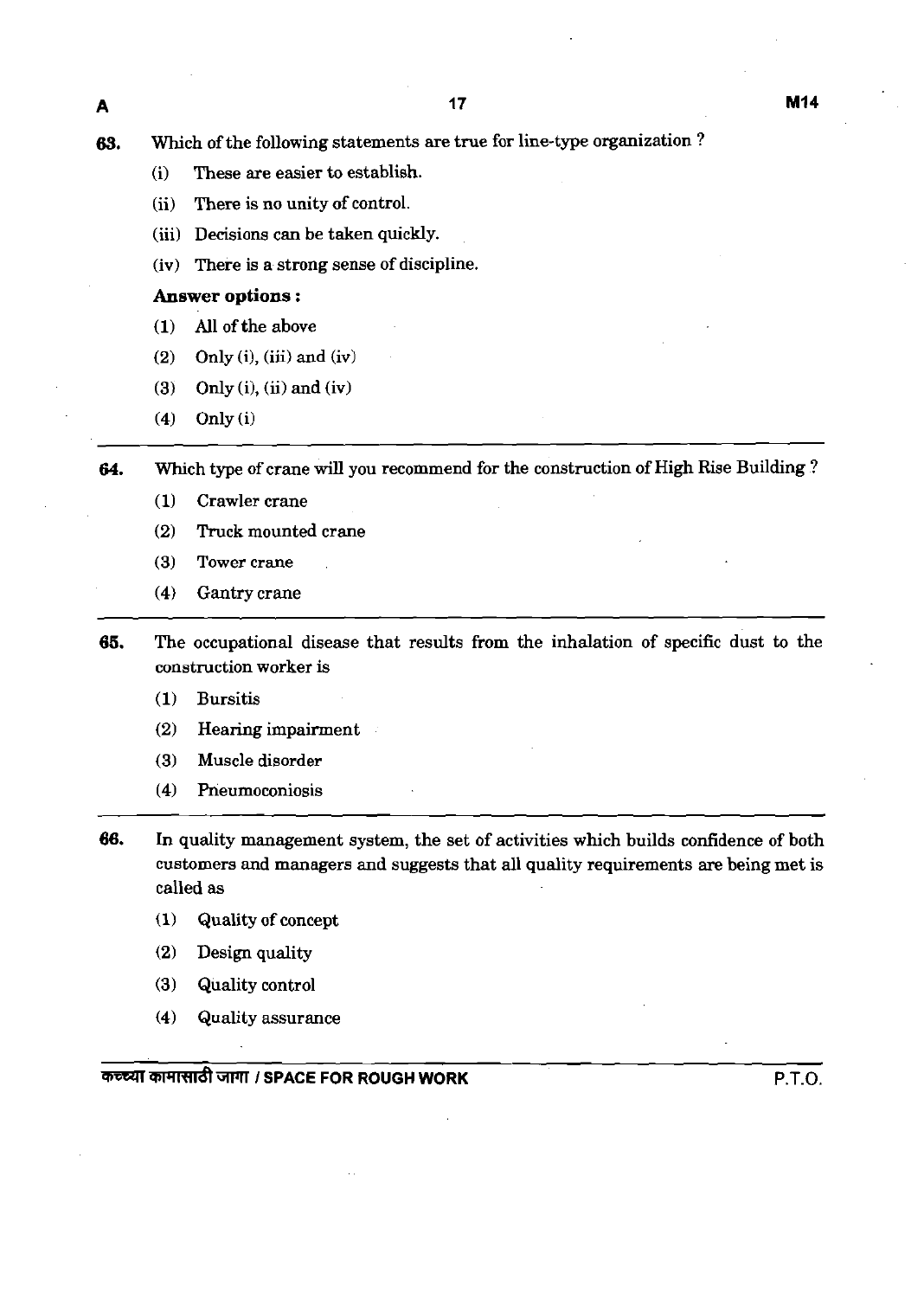**67. In solving simultaneous equations by Gauss-Jordan method, the coefficient matrix is**  reduced to \_\_\_\_\_\_\_\_\_\_\_\_\_\_ matrix.

- **(1) Square (2) Diagonal**
- **(3) Null (4) Triangular**

**68. Using Gauss-Jordan method, the solution of the system of equations**   $x + y + z = 9$  $2x - 3y + 4z = 13$  $3x + 4y + 5z = 40$ **is**  (1)  $x = 3, y = 1, z = 5$  (2)  $x = 5, y = 1, z = 3$ (3)  $x = 9, y = 1, z = \frac{13}{2}$ (4)  $x = 1, y = 3, z = 5$ 

**69. Solve the following equations by Gauss elimination method.** 

- $2x + 4y 6z = -4$  $x + 5y + 3z = 10$  $x + 3y + 2z = 5$
- (2)  $x = 3, y = -2, z = 1$ (1)  $x = -3, y = 2, z = 1$ (3)  $x = 3, y = 1, z = -2$ (4)  $x = 1, y = 3, z = -2$

 $\tau = \tau/\tau$  .

موجهون والمرادي

**70. Apply Gauss elimination method to solve the following equations.** 

 $x + 4y - z = -5$  $x + y - 6z = -12$  $3x - y - z = 4$ 

- (1)  $x = 1.6479$ ,  $y = -1.1408$ ,  $z = 2.0845$
- $x = -2.1155$ ,  $y = 0.1555$ ,  $z = 1.5835$  $(2)$
- (3)  $x = 3.8425$ ,  $y = -2.2835$ ,  $z = 0.8455$
- **(4) x** = **2.2885, y** = **1,4825, z** = **3.7885**

**mmr;rrrdtm I SPACE FOR ROUGH WORK**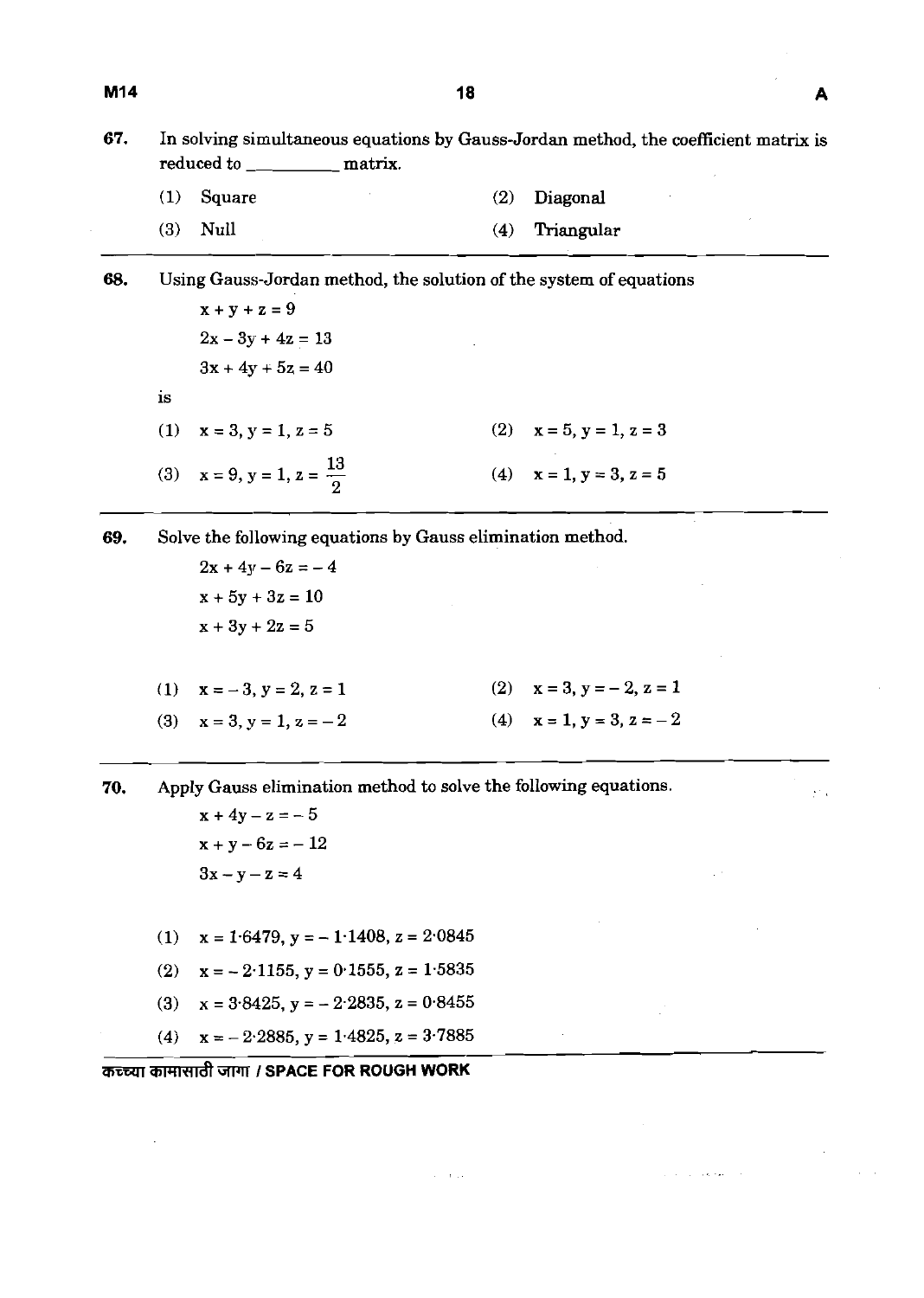| A   |                            |                                                                                                             |       |        | 19  |          |     | M14                                                                                         |  |  |  |
|-----|----------------------------|-------------------------------------------------------------------------------------------------------------|-------|--------|-----|----------|-----|---------------------------------------------------------------------------------------------|--|--|--|
| 71. |                            | $x_1 = 0$ , $x_2 = 0$ and $x_3 = 0$ ,                                                                       |       |        |     |          |     | While solving the following simultaneous equations by iterative methods, with               |  |  |  |
|     | $20x_1 + 2x_2 + 6x_3 = 28$ |                                                                                                             |       |        |     |          |     |                                                                                             |  |  |  |
|     |                            | $x_1 + 20x_2 + 9x_3 = -23$                                                                                  |       |        |     |          |     |                                                                                             |  |  |  |
|     |                            | $2x_1 - 7x_2 - 20x_3 = -57$                                                                                 |       |        |     |          |     |                                                                                             |  |  |  |
|     |                            | what will be the value of $x_1$ in next iteration?                                                          |       |        |     |          |     |                                                                                             |  |  |  |
|     | (1)                        | 1 <sub>0</sub>                                                                                              | (2)   | $1-20$ | (3) | 1.33     | (4) | 1.40                                                                                        |  |  |  |
| 72. |                            | Obtain root of equation $f(x) = \cos x - xe^x = 0$ using bisection method.                                  |       |        |     |          |     |                                                                                             |  |  |  |
|     | (1)                        | 0.515                                                                                                       | (2)   | 0.425  | (3) | 0.325    | (4) | 0.715                                                                                       |  |  |  |
| 73. |                            | assuming initial approximation as 2 is                                                                      |       |        |     |          |     | The root of the equation using x $log_{10} x = 1.2$ , using Newton-Raphson method by        |  |  |  |
|     | (1)                        | 2513                                                                                                        | (2)   | 2.0256 | (3) | 2.169    | (4) | 2.741                                                                                       |  |  |  |
| 74. |                            | of decimals using Newton-Raphson method.                                                                    |       |        |     |          |     | Find the smallest positive root of the equation $3x^3 - 9x^2 + 8 = 0$ , correct to 4 places |  |  |  |
|     | (1)                        | 3.2568                                                                                                      | (2)   | 1.2261 | (3) | 2.2361   | (4) | 0.8261                                                                                      |  |  |  |
| 75. |                            | Evaluate $\int \frac{dx}{1+x^2}$ by using Simpson's $\frac{3}{8}$ rule. (Choose step size h = 1)            |       |        |     |          |     |                                                                                             |  |  |  |
|     | (1)                        | 1.4326                                                                                                      | (2)   | 3.1571 | (3) | 4.132    | (4) | 1.3571                                                                                      |  |  |  |
| 76. |                            | The number of strips required in Simpson's $\frac{3}{8}$ rule is a multiple of                              |       |        |     |          |     |                                                                                             |  |  |  |
|     | (1)                        | $\mathbf{1}$                                                                                                | (2) 2 |        | (3) | $\bf{3}$ | (4) | 6                                                                                           |  |  |  |
|     |                            |                                                                                                             |       |        |     |          |     |                                                                                             |  |  |  |
| 77. |                            | Evaluate the integral $I = \int_{2}^{1} x^2$ . log x. dx, using Simpson's $\frac{1}{3}$ rule with $h = 1$ . |       |        |     |          |     |                                                                                             |  |  |  |
|     | (1)                        | $277 - 4216$                                                                                                |       |        | (2) | 177.4816 |     |                                                                                             |  |  |  |
|     | (3)                        | $127-6251$                                                                                                  |       |        | (4) | 150.6626 |     |                                                                                             |  |  |  |
|     |                            |                                                                                                             |       |        |     |          |     |                                                                                             |  |  |  |

 $\frac{1}{2} \left( \frac{1}{2} \right)$ 

 $\mathcal{A}$ 

 $\Delta \sim 10^{11}$  m  $^{-1}$ 

 $\hat{\mathcal{A}}$ 

and the company of the

 $\mathcal{L}^{\mathcal{A}}$ 

 $\hat{\mathcal{A}}$ 

**me** WJll **I SPACE FOR ROUGH WORK** P.T.O.

 $\mathcal{A}^{\mathcal{A}}$ 

 $\sim 10^7$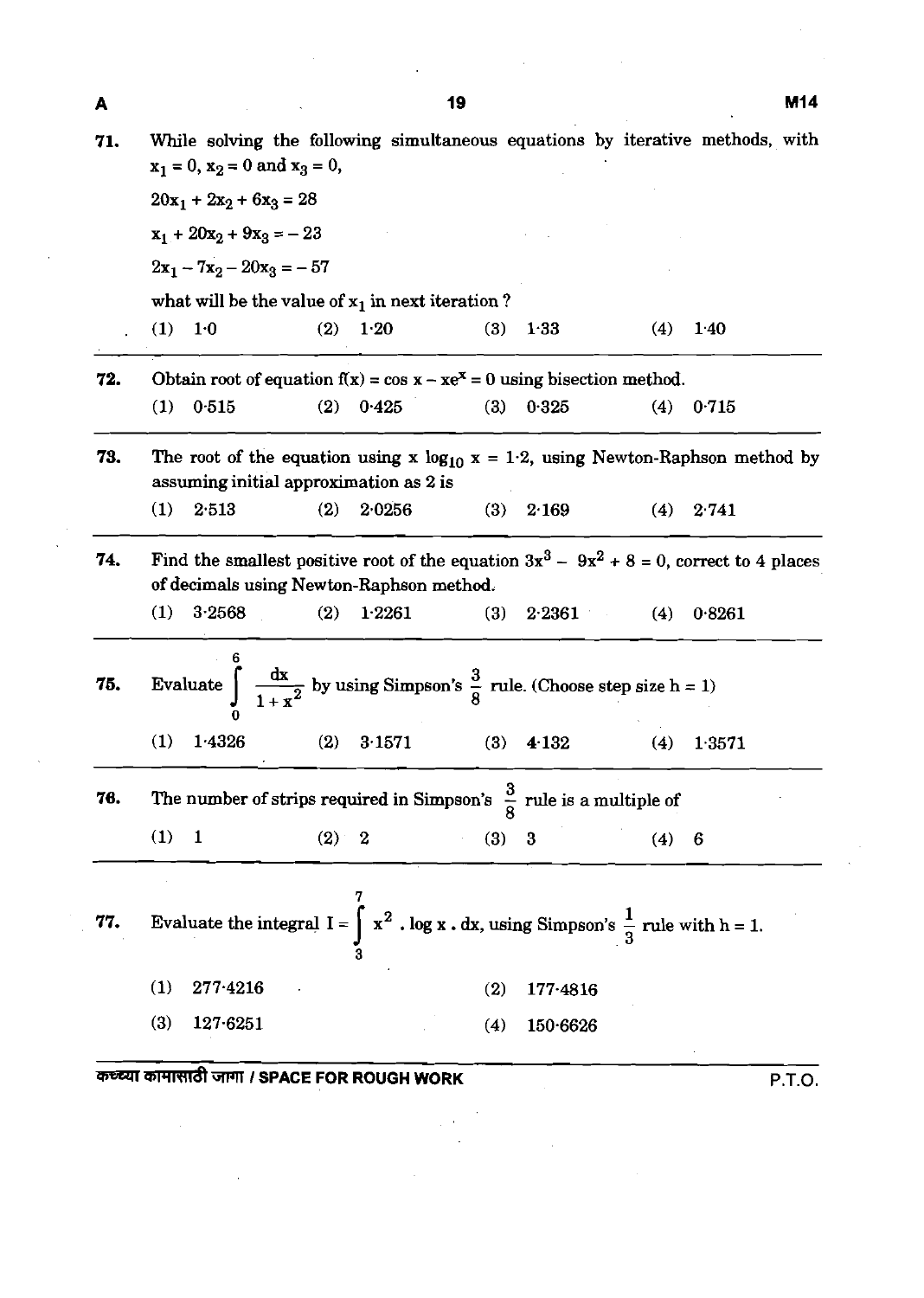| 78. | As a part of ground work for plaster, dots are laid on the surface of wall to be<br>plastered having size |                                                                      |     |                                      |  |
|-----|-----------------------------------------------------------------------------------------------------------|----------------------------------------------------------------------|-----|--------------------------------------|--|
|     | (1)                                                                                                       | $10 \text{ cm} \times 10 \text{ cm}$                                 | (2) | $20 \text{ cm} \times 20 \text{ cm}$ |  |
|     | (3)                                                                                                       | $10 \text{ mm} \times 10 \text{ mm}$                                 | (4) | $15 \text{ cm} \times 15 \text{ cm}$ |  |
| 79. | A vertical member of a frame which is employed to sub-divide a window or door<br>vertically is called as  |                                                                      |     |                                      |  |
|     | (1)                                                                                                       | Jamb                                                                 | (2) | Reveal                               |  |
|     | (3)                                                                                                       | Transom                                                              | (4) | Mullion                              |  |
| 80. | Following paint hardens by evaporation of thinner or solvent:                                             |                                                                      |     |                                      |  |
|     | (1)                                                                                                       | Aluminium paint                                                      | (2) | Cellulose paint                      |  |
|     | (3)                                                                                                       | Asbestos paint                                                       | (4) | Silicate paint                       |  |
| 81. |                                                                                                           | A pneumatic caisson is a structure used in foundation work, which is |     |                                      |  |
|     | (1)                                                                                                       | Open at top as well as bottom                                        |     |                                      |  |
|     | (2)                                                                                                       | Open at bottom and closed at top                                     |     |                                      |  |
|     | (3)                                                                                                       | Closed at top as well as bottom                                      |     |                                      |  |
|     | (4)                                                                                                       | Closed at bottom and open at top                                     |     |                                      |  |
| 82. | By using which materials can resilient floors be made?                                                    |                                                                      |     |                                      |  |
|     | (1)                                                                                                       | <b>PVC</b>                                                           | (2) | Rubber                               |  |
|     | (3)                                                                                                       | Linoleum                                                             | (4) | All of the above                     |  |
| 83. | In which IS code are details of slump test mentioned?                                                     |                                                                      |     |                                      |  |
|     | (1)                                                                                                       | IS $1060 - 1968$                                                     | (2) | IS 1199 - 1999                       |  |
|     | (3)                                                                                                       | IS $1280 - 2000$                                                     | (4) | IS 1357 - 1998                       |  |

 $\label{eq:2.1} \mathcal{L}(\mathcal{L}^{\text{max}}_{\mathcal{L}}(\mathcal{L}^{\text{max}}_{\mathcal{L}}(\mathcal{L}^{\text{max}}_{\mathcal{L}}(\mathcal{L}^{\text{max}}_{\mathcal{L}^{\text{max}}_{\mathcal{L}}(\mathcal{L}^{\text{max}}_{\mathcal{L}^{\text{max}}_{\mathcal{L}^{\text{max}}_{\mathcal{L}^{\text{max}}_{\mathcal{L}^{\text{max}}_{\mathcal{L}^{\text{max}}_{\mathcal{L}^{\text{max}}_{\mathcal{L}^{\text{max}}_{\mathcal{L}^{\text{max}}$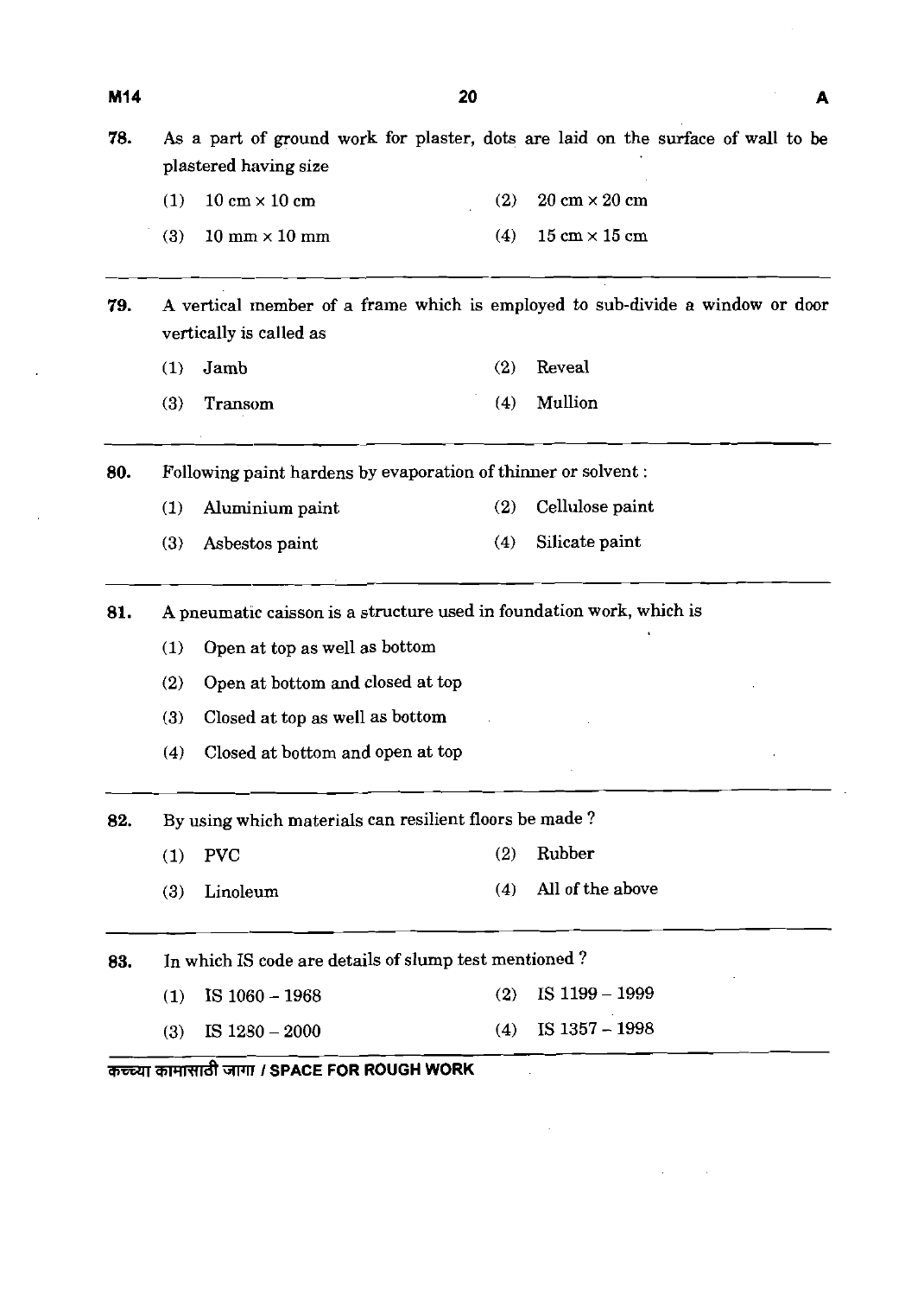| A      |                                                                                                                                        | 21                          | M <sub>14</sub>              |  |
|--------|----------------------------------------------------------------------------------------------------------------------------------------|-----------------------------|------------------------------|--|
| 84.    | Which defect in timber is an early sign of decay?                                                                                      |                             |                              |  |
|        | <b>Heart Shake</b><br>(1)                                                                                                              | <b>Star Shake</b><br>(2)    |                              |  |
|        | (3)<br><b>Ring Shake</b>                                                                                                               | <b>Cup Shake</b><br>(4)     |                              |  |
| 85.    | Normally what should be the height of building for which fire lifts must be<br>provided?                                               |                             |                              |  |
|        | Above 15 meters<br>(1)                                                                                                                 | (2)<br>Above 25 meters      |                              |  |
|        | Above 40 meters<br>(3)                                                                                                                 | Above 50 meters<br>(4)      |                              |  |
| 86.    | As per IS $456 - 2000$ , minimum cement content for M25 grade concrete with<br>moderate exposure condition used in R.C.C. work is      |                             |                              |  |
|        | $250 \text{ kg/m}^3$<br>$300 \text{ kg/m}^3$<br>(2)<br>(1)                                                                             | $320 \text{ kg/m}^3$<br>(3) | 340 kg/m <sup>3</sup><br>(4) |  |
| 87.    | The water seal in the traps varies from                                                                                                |                             |                              |  |
|        | 3.5 to 7.5 cm<br>5 to 10 cm<br>(2)<br>(1)                                                                                              | $(3)$ 2.5 to 5.0 cm         | $(4)$ 3 0 to 7 5 cm          |  |
| 88.    | Specific gravity of building stones should be more than                                                                                |                             |                              |  |
|        | (1)<br>$2-7$<br>(2)<br>2.9                                                                                                             | (3)<br>3.0                  | (4)<br>2.5                   |  |
| $-89.$ | $\mathbf{H}$<br>______ constituent is in excess in brick earth it makes bricks brittle.                                                |                             |                              |  |
|        | Alumina<br>(1)                                                                                                                         | Silica<br>(2)               |                              |  |
|        | (3)<br>Lime                                                                                                                            | Magnesia<br>(4)             |                              |  |
| 90.    | When a body is subjected to the two mutually perpendicular stresses, $\sigma_x \& \sigma_y$ , then                                     |                             |                              |  |
|        | the centre of Mohr's circle from the origin is                                                                                         |                             |                              |  |
|        | (1) $\frac{\sigma_x + \sigma_y}{2}$ (2) $\frac{\sigma_x - \sigma_y}{2}$ (3) $\frac{2\sigma_x + \sigma_y}{2}$ (4) $\sigma_x + \sigma_y$ |                             |                              |  |

 $\mathcal{L}^{\text{max}}_{\text{max}}$  and  $\mathcal{L}^{\text{max}}_{\text{max}}$ 

 $\sim$   $\sim$ 

 $\sum_{i=1}^{n}$ 

 $\bar{\mathcal{A}}$ 

 $\hat{\boldsymbol{\beta}}$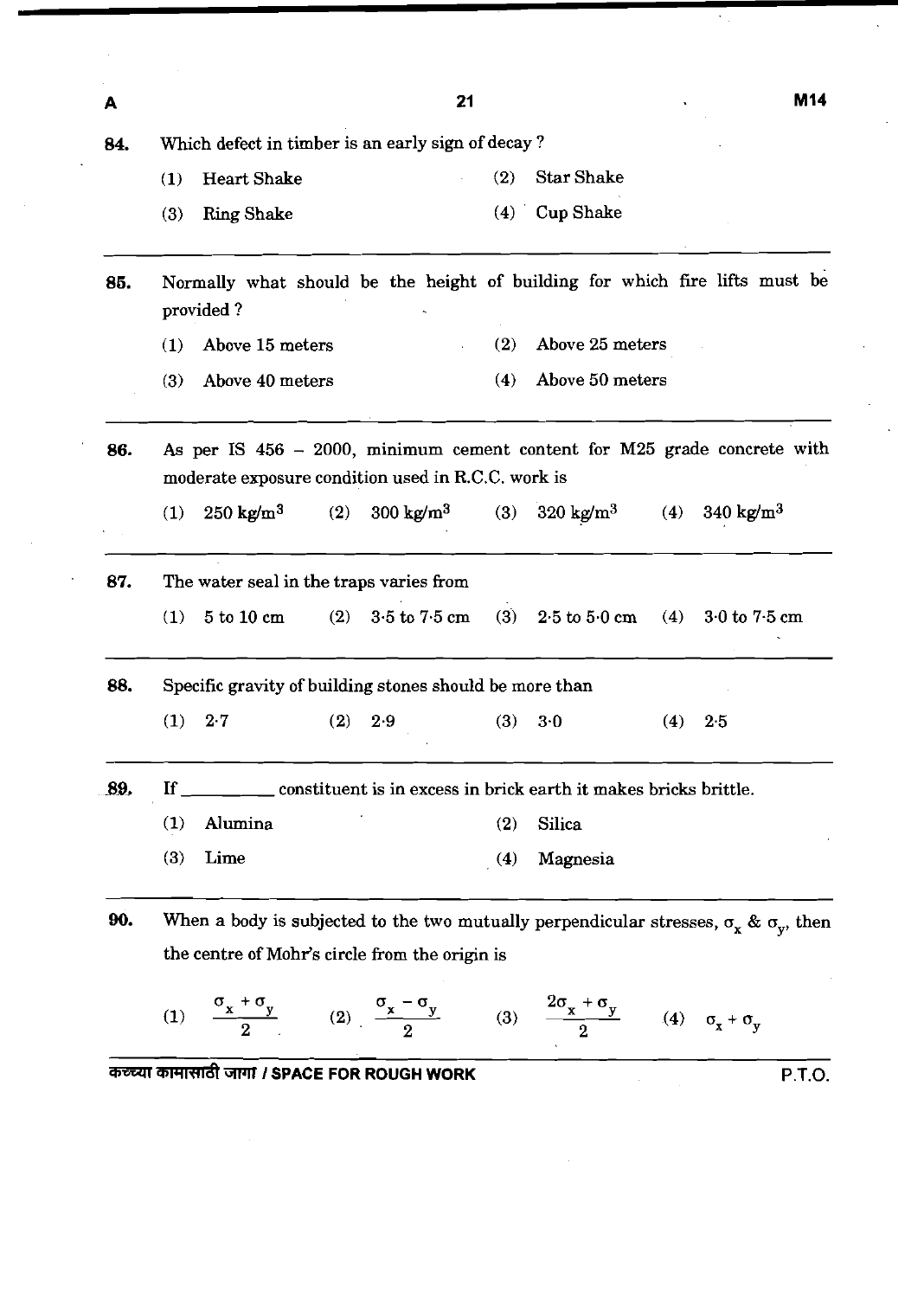- **91.** What will be the modulus of rigidity, if the value of modulus of elasticity is  $200$  KN/mm<sup>2</sup> & Poisson Ratio is 0.25 ?
	- (1) 70 (2) 80 (3) 125 (4) 200
- **92.** Due to external loading, the length of member is decreased by dl. The ratio of decrease in length to original length is called
	- (1) Intensity of stress (2) Compressive stress
	- (3) Shear strain (4) Compressive strain
- **93. A** simply supported beam of span 'L' m is carrying a triangular load, varying gradually from zero at supports (i.e. both ends) to W per unit length at the centre of span. What will be the maximum bending moment ?

(2)  $\frac{WL^2}{12}$  (3)  $\frac{3 WL^2}{20}$  (4)  $\frac{2 WL^2}{9}$ (1)  $\frac{WL^2}{c}$ 

**94.** The bending equation is written as  $\blacksquare$ (1)  $\frac{I}{M} = \frac{\sigma}{v} = \frac{E}{R}$  (2)  $\frac{M}{I} = \frac{\sigma^2}{v} = \frac{E^2}{r^2}$ M Y R  $I \ Y \ R^2$ (3)  $\frac{M}{I} = \frac{\sigma}{I} = \frac{E}{R}$ IYR (2)  $\frac{M}{I} = \frac{0}{Y} = \frac{E}{R^2}$ <br>
(4)  $\frac{M^2}{I} = \frac{\sigma^2}{Y} = \frac{E^2}{R}$ 

**95.** If a point in a strained material is subjected to two mutually perpendicular stresses,  $\sigma_x$  = 100 MPa (T) and  $\sigma_y$  = 50 MPa (C), then what will be the magnitude of maximum shear stress ? -

(1) 25 MPa (2) 50 MPa (3) 75 MPa (4) 150 MPa

**96. A** bar of diameter 30 mm is subjected to a tensile load such that the measured extension on a gauge length of 200 mm is 0.09 mm and the change in diameter is 0.0045 mm. Calculate the Poisson Ratio :

| (1) $\frac{1}{3}$ | (2) $\frac{1}{4}$ | (3) $\frac{1}{5}$ | (4) $\frac{1}{6}$ |
|-------------------|-------------------|-------------------|-------------------|
|-------------------|-------------------|-------------------|-------------------|

M **mmnrrdt** TPll **I SPACE FOR ROUGH WORK**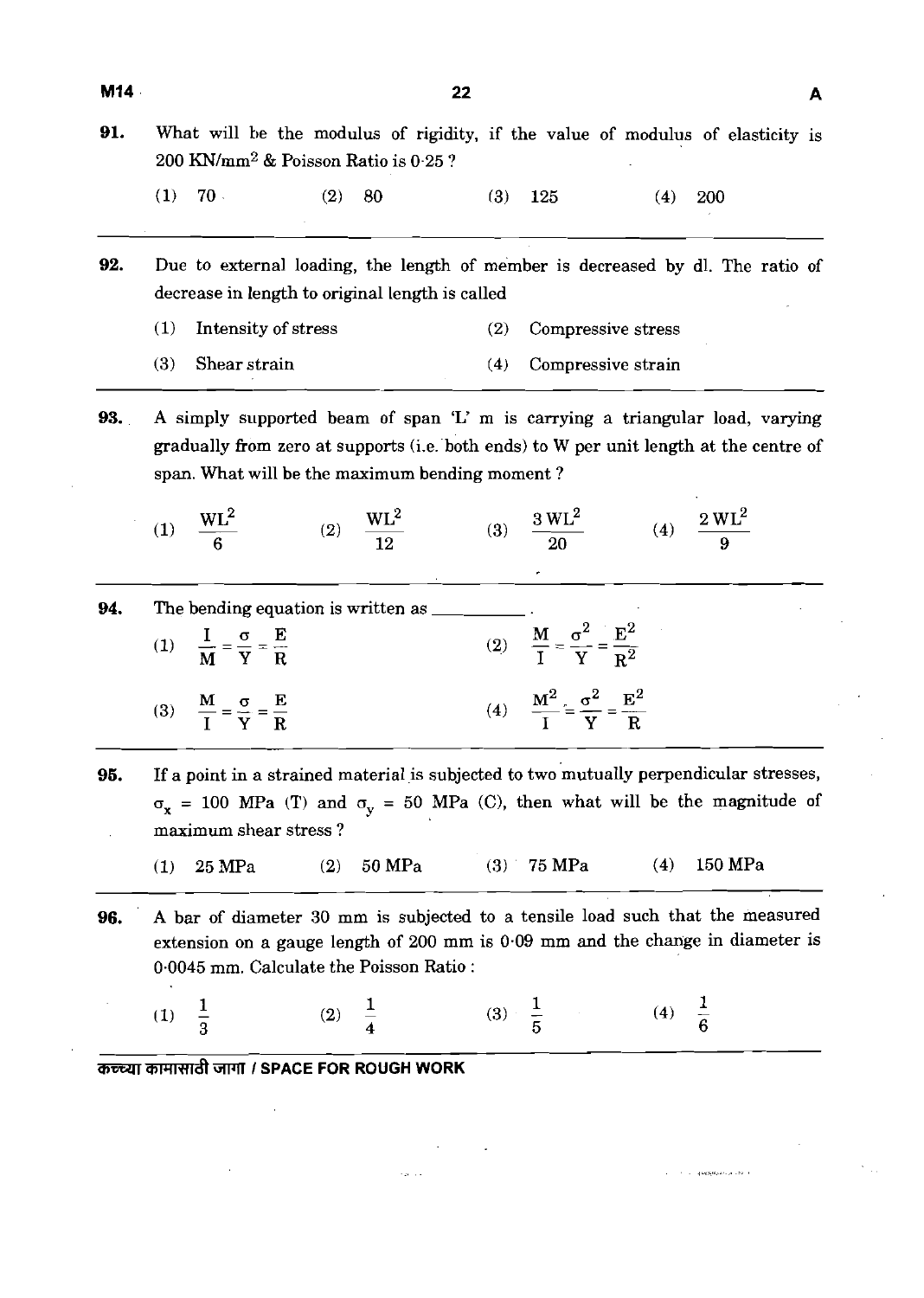23

**97.** A point of contraflexure in a bending moment diagram indicates \_

- **(1)** Negative Bending moment
- **(2)** Zero shear force

-

- **(3)** Bending moment changes sign
- **(4)** Shear force changes sign

**98.** A simply supported beam of span l is carrying point load W at mid span. What is the deflection at centre of beam ?

| $\bf(1)$         | $\frac{Wl^2}{48EI}$                                   | (2) | $\frac{Wl^3}{48EI}$              |
|------------------|-------------------------------------------------------|-----|----------------------------------|
| $\left(3\right)$ | $\frac{5}{348} \frac{Wl^3}{EI}$<br>$\sim 10^{-10}$ km | (4) | $\frac{11}{120} \frac{Wl^3}{EI}$ |

**99.** The section modulus of a circular section at an axis passing its CG is

| $\frac{\pi d^2}{4}$ | $\frac{\pi d^2}{16}$ | ) $\frac{\pi d^3}{16}$ | $\frac{\pi d^3}{32}$ |
|---------------------|----------------------|------------------------|----------------------|
| $\mathbf{I}$        | (2)                  | (3)                    | (4)                  |

**100.** A cantilever beam AB of length  $T$  and subjected to a U.D.L. of intensity 'w' kN/m over a length 'b' is shown in the figure. If EI is constant, then what is the deflection at C?



*GWlll* **SPACE FOR ROUGH WORK** P.T.O.